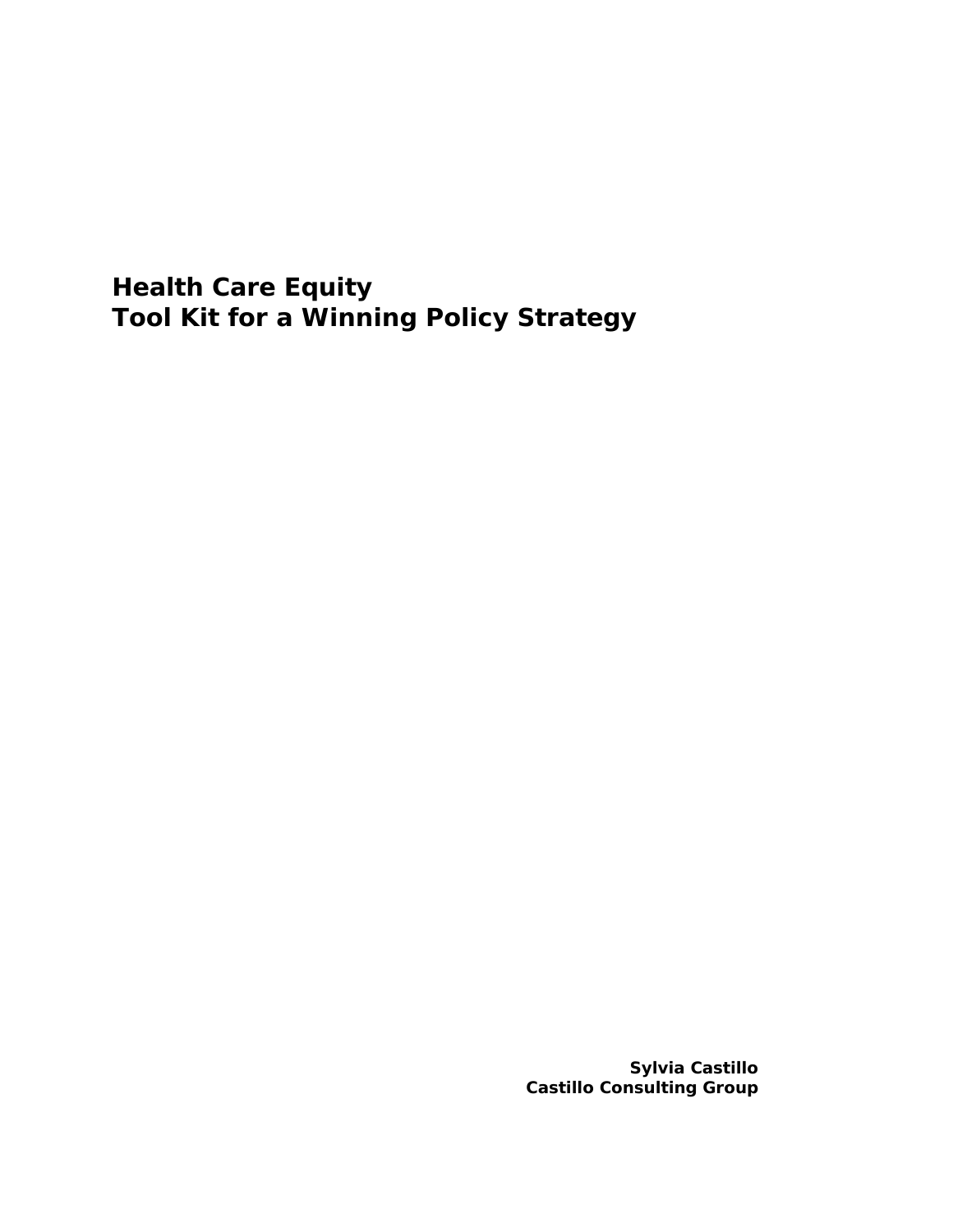# **Health Care Equity Tool Kit for Develop a Winning Policy Strategy**

| <b>Table of Contents</b>                                              |
|-----------------------------------------------------------------------|
|                                                                       |
|                                                                       |
|                                                                       |
|                                                                       |
|                                                                       |
| <b>WORKSHEET 2: DEVELOP A PROFILE OF THE TARGET/DECISION-MAKER 16</b> |
|                                                                       |
|                                                                       |
|                                                                       |
|                                                                       |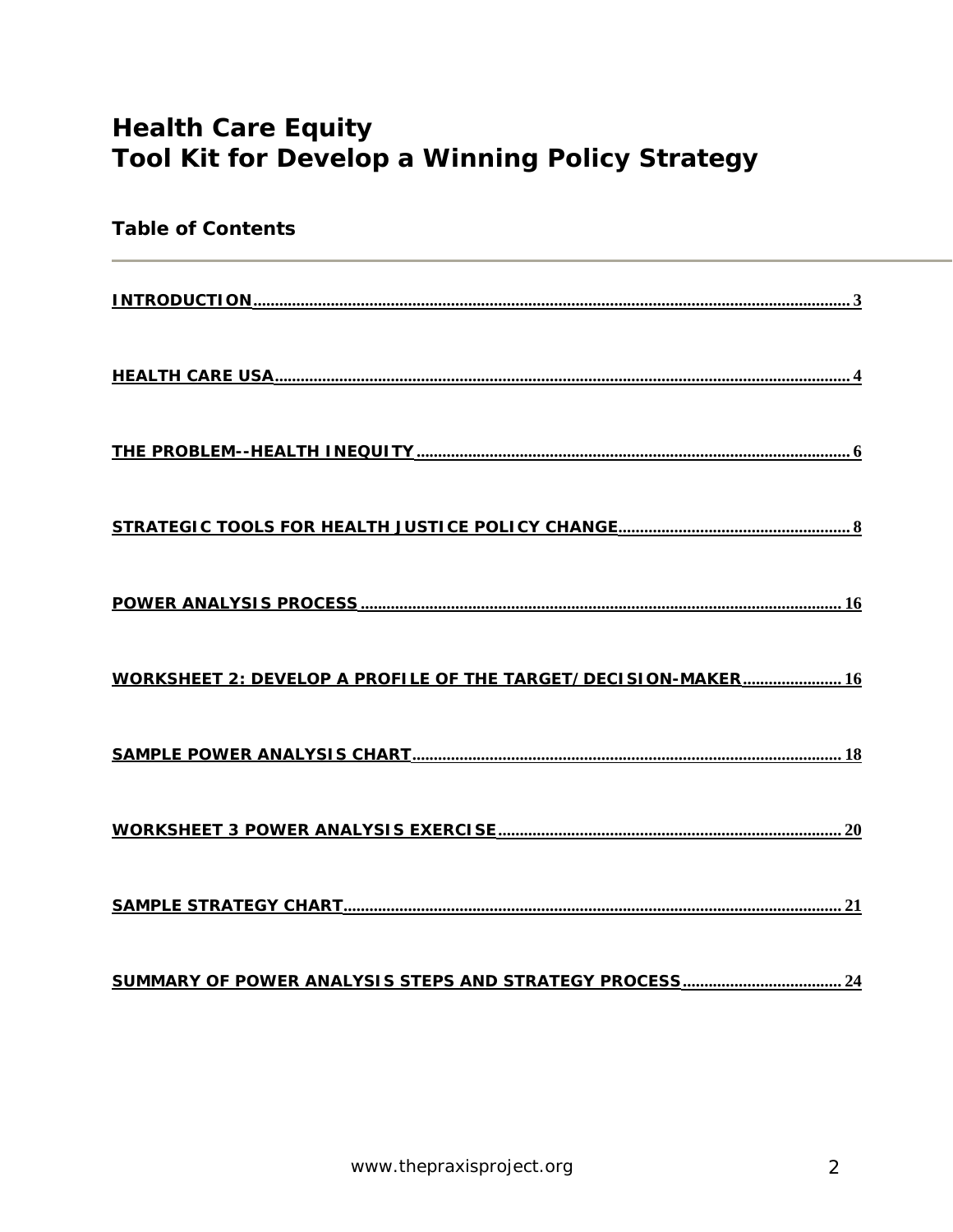### <span id="page-2-0"></span>**Introduction**

This publication is designed to support organizers, health workers and others to engage in community organizing and policy advocacy to build healthier communities. It provides analytical frameworks, tools, and concepts to support policy advocacy to hold the institutions accountable that affect our health and health care. This handbook started with an internship by Maya Pinto in 2002 whose research and writing provided an initial framework. It was further shaped by discussions with Vernellia Randall at the Institute on Race, Healthcare and the Law and participants in the National Meeting of the Policy Advocacy on Tobacco and Health (PATH) Initiative in September, 2003. The conversation was about how we could help social change activists draw on the lessons and tools that have come out of successful grassroots policy advocacy to more effectively address health issues in ways that shifted the emphasis from individual blaming (behavior change) to institutional accountability (policy change). As a result, this toolkit assembles techniques developed and tested by SCOPE, Community Coalition, and The Environmental & Economic Justice Project, among others.

### *About The Praxis Project*

*The Praxis project works from two basic assumptions about the root causes of health problems:* 

*1. There is something wrong with the current systems of power relations. They are unjust, unfair and make it challenging to impossible for most people in this world to thrive. This is a problem that's systemic and institutional of which individual action and beliefs play a part.* 

*2. Much of what manifests as social problems (disease, poverty, etc.) are symptoms of these larger issues of injustice. If we are to effectively address social problems we have to develop ways of addressing their root causes.* 

*Our approach is shaped by a framework that makes community organizing and capacity building central. We are committed to building power in communities that are often marginalized in policymaking. Projects with the potential for building long term infrastructure for change are a priority as addressing root causes is a long term project.* 

*Praxis mission is to support and partner with communities to achieve health justice by leveraging resources and capacity for policy development, advocacy and leadership. Praxis uses innovative participatory approaches that bridge theory, research and action.*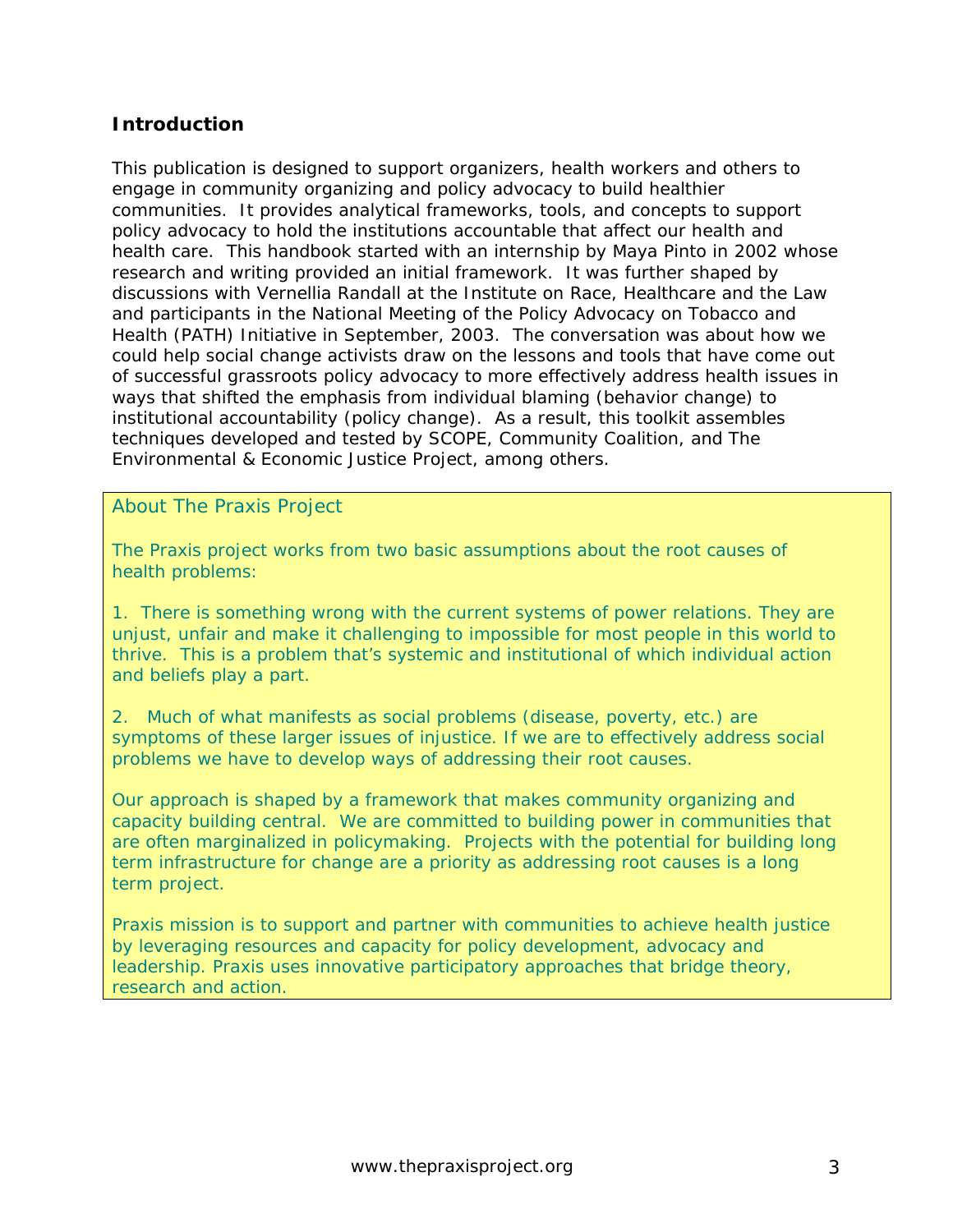### <span id="page-3-0"></span>**How to use this resource**

The Health Care USA section is a big picture perspective on health care and illustrates the impact of health inequity on people of color. The tool kit section walks you through frameworks and techniques to develop a winning policy campaign. As you read, work through each tool using the hypothetical United Families Coalition's campaign effort and learn how to apply the techniques. Use Worksheets as roadmap for investigation. The principles can be applied to all situations; complexity will vary depending on the material conditions, resources and the organization's capacity. Resources such as websites and publications are listed within the context of the worksheets and at the end of each section.

### **Health Care USA**

In brief, the national health care model is structured on market imperatives. In this system, health care is treated as a commodity not a right, and the market is the most efficient arbiter of health care provision and financing. As a primarily "private" model, the government has two main roles: care provider through public health facilities, and insurer through Medicaid and MediCal program. The elderly, children and some low-income residents have access to these governmentsupported programs. Otherwise, the majority of residents are expected to purchase health insurance on their own or receive health insurance benefits through their employer.

This model is ineffective because all employers do not offer health insurance and insurance costs have become too expensive for many people to purchase, resulting in a significant portion of the public becoming uninsured or underinsured (i.e. limited access to health care). <sup>[1](#page-3-1)</sup> According to *The State of Health Insurance in California: Recent Trends, Future Prospects,* the U.S. spends 11% of its Gross National Product on medical care and has approximately 42 million uninsured, compared to Canada and France, which spends 8% of GNP on medical care but provide universal coverage.

What this looks like in California, is people of color are 13% more likely to be uninsured compared to non-Latino whites; while people between the ages of 19-24 are 38% most likely to be uninsured and 49% least likely to receive health insurance coverage through an employer.  $2$ 

Over the last few years, an increasing number of for-profit insurers and providers, recognizing the profit potential of health care, entered the managed care industry. In managed care, insurers negotiate fees and services with a selected group of providers. Most subscribers enrolled in managed care receive health care from this

<span id="page-3-1"></span> <sup>1</sup> Community Institute for Policy Heuristics Education & Research (CIPHER), "*California Health Care Crisis Briefing Book,"* 2002.

<span id="page-3-2"></span> $2$  Ibid.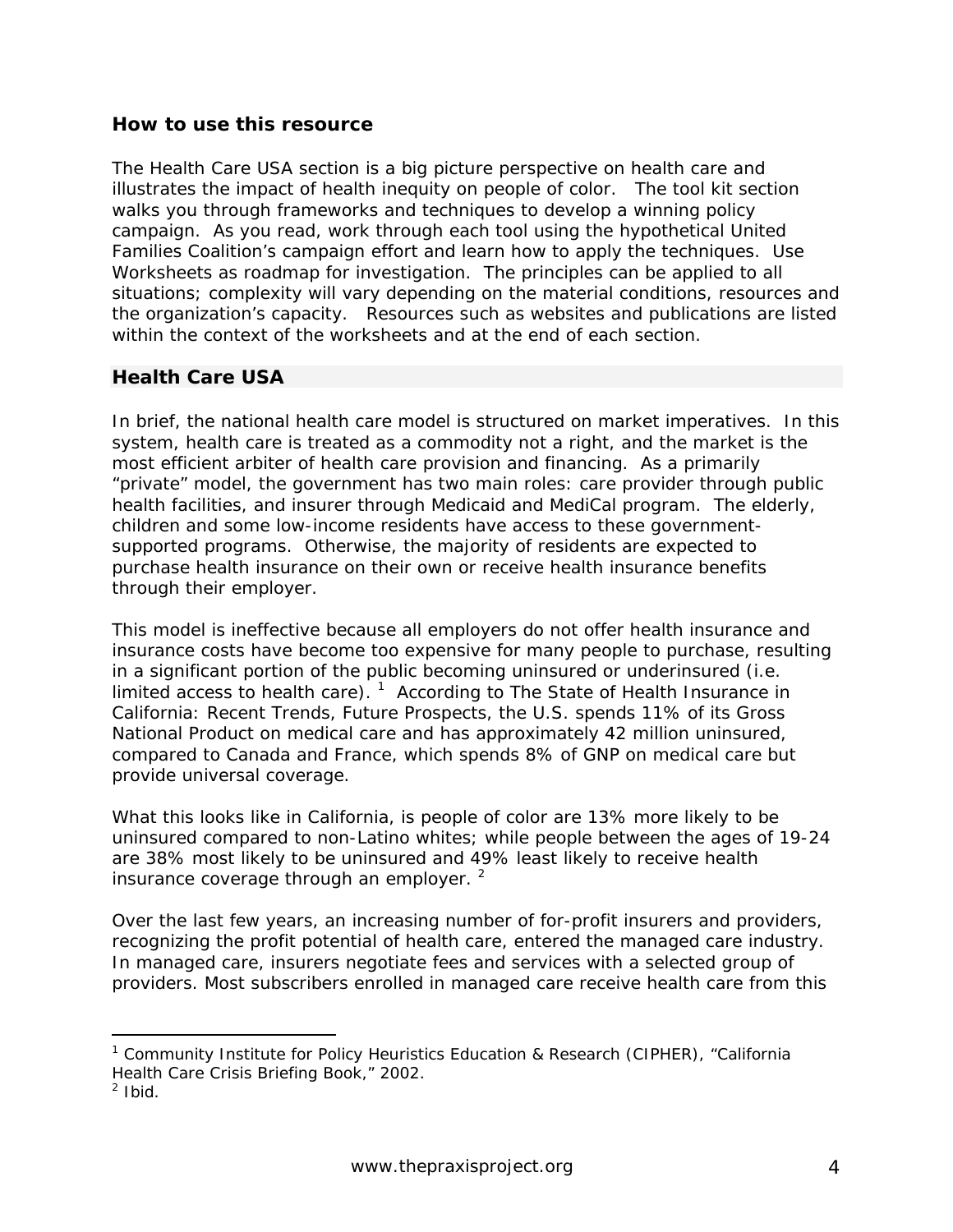selected group of providers or pay additional costs to see providers outside of the system.

Today, the nation faces a health care crisis of monumental proportions. With millions of people without health insurance and fewer public health facilities, health care for people of color and working class is bleak. The federal government has pushed its responsibilities for healthcare provision and financing to cash strapped state and county governments.

Meanwhile, managed care is driven by profit-making as opposed to providing accessible quality care. This trend has increased the denial of care, and contributed greatly to the demise of the public health care safety net. For example, the County public health system is a region's provider-of-last-resort for low-income and uninsured individuals. As of 1994, private hospitals realized it was profitable to compete with public hospitals for Medicaid patients in order to receive Disproportionate Share Hospital (DSH) funds (federal dollars that supplement payments to hospitals for serving indigent patients). Historically, these funds helped large public hospitals that care for a large section of the uninsured and underinsured. Although private hospitals receive these funds they can be selective and serve a few indigent people while the County must serve all indigent patients, but now with less federal funds. Also, public hospitals must transfer funds to the state to meet the federal requirements. Even though private hospitals do not contribute to these funds, they are able to receive the DHS funds. The result is a smaller stream of funding for public hospitals.

#### **The Uninsured by Race**

Source: U.S. Bureau of the Census, Current Population Surveys, March 1999, 2000, 2001

| People Without Health Insurance for the Entire year by Race and Ethnicity (3)<br>year Average): 1998 to 2000 [Numbers in thousands] |         |           |         |  |
|-------------------------------------------------------------------------------------------------------------------------------------|---------|-----------|---------|--|
|                                                                                                                                     | Total   | Uninsured |         |  |
|                                                                                                                                     |         | Number    | Percent |  |
| Total                                                                                                                               | 274,123 | 39,558    | 14.4    |  |
| White                                                                                                                               | 224,834 | 29,831    | 13.3    |  |
|                                                                                                                                     |         |           |         |  |
| White, Non-Hispanic                                                                                                                 | 193,634 |           | 10.1    |  |
|                                                                                                                                     |         | 19,531    |         |  |
| <b>Black</b>                                                                                                                        | 35,499  | 6,916     | 19.5    |  |
| American Indian or                                                                                                                  | 2,739   | 733       | 26.8    |  |
| Alaska Native                                                                                                                       |         |           |         |  |
| Asian and Pacific                                                                                                                   | 11,051  | 2,074     | 18.8    |  |
| Islander                                                                                                                            |         |           |         |  |
| Hispanic                                                                                                                            | 32,785  | 10,737    | 32.7    |  |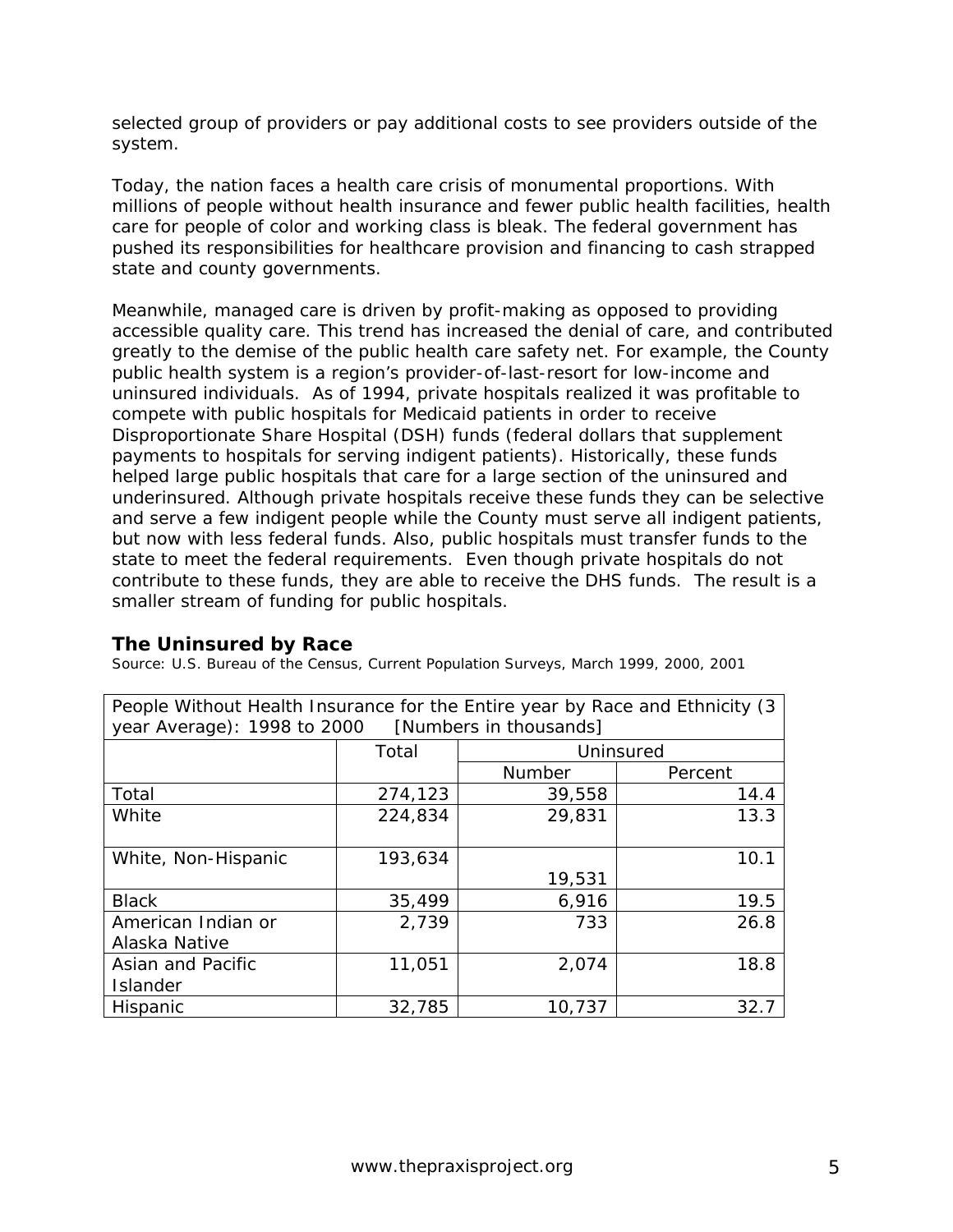# <span id="page-5-0"></span>**The Problem--Health Inequity**

According to Wall Street Journal, "the United States with a \$1.3 trillion health care system is the most expensive and the most inequitable among Western industrial nations.<sup>[3](#page-5-1)</sup>

What does this mean for communities of color? Their health status is lower, their death rates higher, and life spans shorter than the white majority.  $4$ 

Consider these statistics:

- *The infant mortality rate for African Americans is more than twice as high that of whites.*
- *Asian American/Pacific Islanders have the highest rate of liver cancer among all populations five times that of their white counter parts. Cambodian, Hmong and Laotian men are especially at risk.*
- *African American, Hispanics and Native American have a much higher rate of death and illness from diabetes. [5](#page-5-3)*

Some researchers suggest that racial and ethnic disparities in health are linked to health insurance status. It is a fact, people of color are more likely to be uninsured, and a lack of adequate health insurance means patients are less likely to receive adequate, timely care. *Yet, how do we account for the data that shows lower health status indicators persist for people color even among those who have health insurance.* 

So why is it that for most causes of death and disability, African Americans, Latinos, and American Indians suffer poorer health outcomes relative to whites with statistically equivalent levels of socioeconomic position?

One answer is racism. Racism functions as a power relationship that designates access to resources and opportunities, environmental conditions, and psychosocial factors. As a power relationship; the white category receives privileges at the expense of the Black/non-white group. Therefore, racism is systematic versus an individual prerogative.

According to Vernellia R. Randall JD.,University of Dayton School of Law, "institutions can behave in ways that are overtly racist (e.g., specifically excluding people of color from services) or inherently racist (i.e., adapting policies that while

<span id="page-5-1"></span> <sup>3</sup> Ron Winslow, "The Outlook," Wall Street Journal, 17 December 2001.

<span id="page-5-2"></span><sup>&</sup>lt;sup>4</sup> National Academy of Science's Institute of Medicine, Cause Communications and the California Endowment, *Unequal Treatment, Unequal Health: What Data Tell Us About Health Gaps in California*, 2002.

<span id="page-5-3"></span> $5$  Ibid.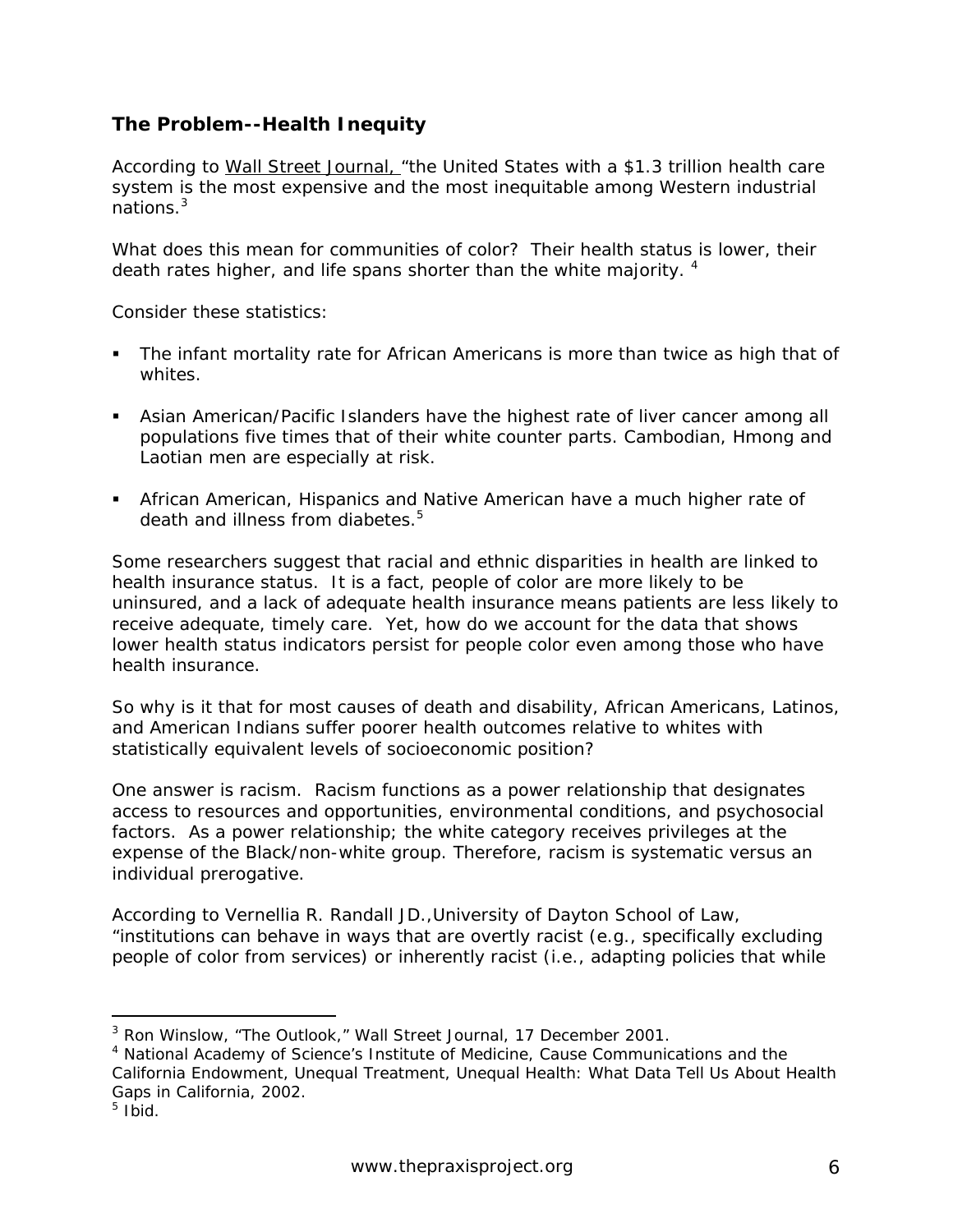not specifically directed at excluding people of color, nevertheless result in exclusion).

In the health care landscape institutional racism manifests as: a lack of providers of color in hospitals and clinics; a lack of multilingual staff, and a lack of culturally competent caregivers in communities. According to an Institute of Medicine study racial and ethnic bias within healthcare institutions and among practitioners contributes to disparities such as patterns of unequal diagnosis treatment and a lack of responsiveness by medical training institutions.



Furthermore, the IOM Study concluded that that it does not matter where you live, what age your are, how much money you make or what your insurance covers, inequalities in health status and treatment are found across most racial groups and diseases. "What does this mean for communities of color? Their health status is lower, their death rates higher. In a country founded on the belief that we are all created equal, we have a healthcare system that is not equal or fair for all."<sup>[6](#page-6-0)</sup>

<span id="page-6-0"></span> <sup>6</sup> The Institute of Medicine (IOM), "Unequal Treatment: Confronting Racial and Ethnic Disparities in Health Care, 2002.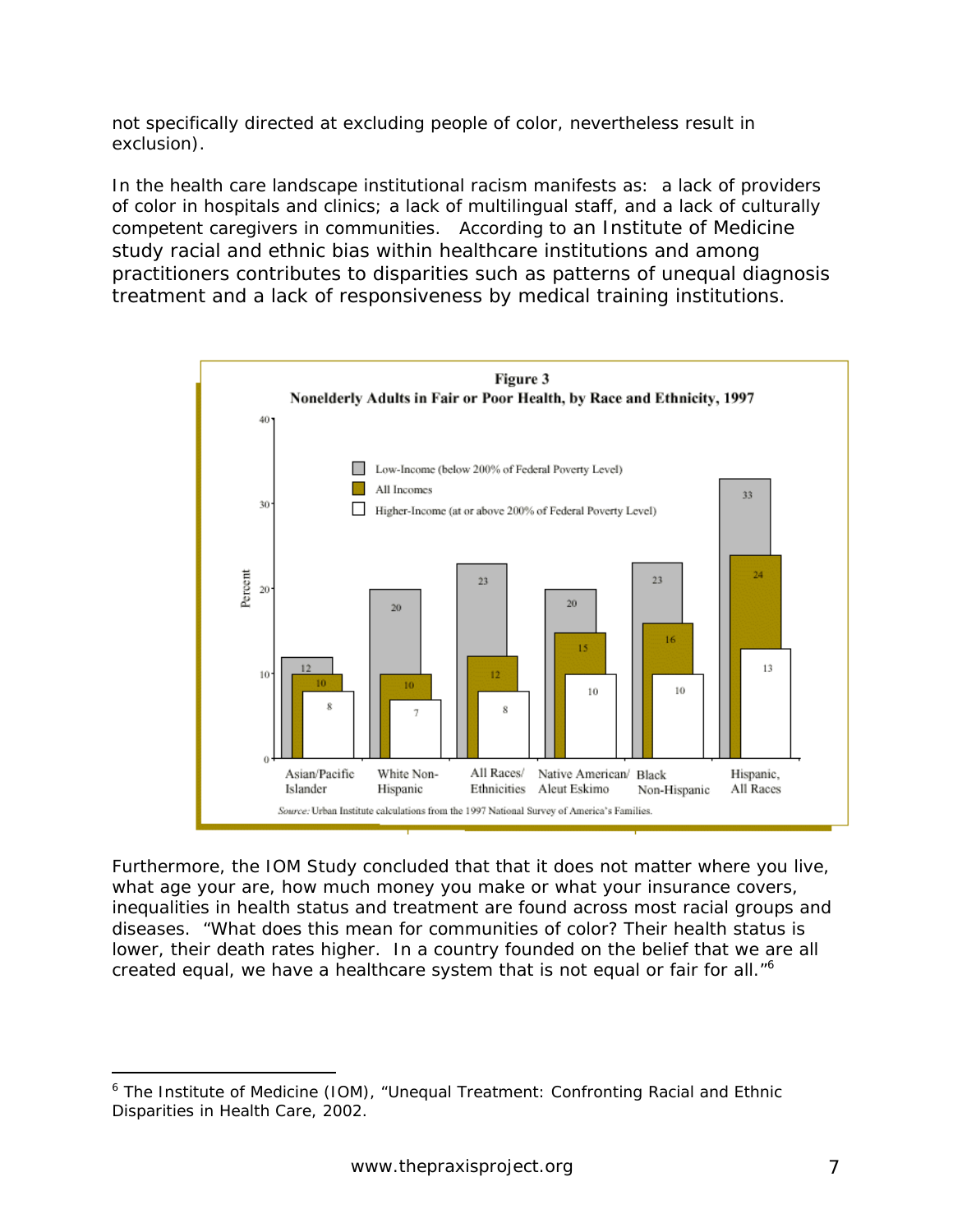# <span id="page-7-0"></span>**STRATEGIC TOOLS FOR HEALTH JUSTICE POLICY CHANGE**

Policies determine our quality of life. A policy is a definite course of action such as agreements, the codes that shape every aspect of life. They guide and determine present and future decisions about our lives.

Great brochures and good advice may help change individual behavior but are not enough to achieve health justice. It will take organizing from the ground up: social change that transforms the current systems of neglect, bias, and privilege into a system—policies, practices, institutions—that truly support health for all.

Shaping policies within your community begins with a few action steps: (1) understanding community context; (2) assessing community resources and realities; and, (3) taking stock of your organizational capabilities to bring about change.

### **Where to Begin**

Those who are successful in winning a policy issue share one thing in common: They have an effective **strategy** that is based on a **power analysis.** Strategic thinking begins with looking at the big picture.

The crisis in health inequities for people of color is a broad concern. The first step is to analyze the problem and decide what kind of solution to work toward. We recommend before the group starts to choose an issue, the members or constituents be asked to participate in an issue development process. Think of it as doing social justice detective work, sleuthing for the answers to an unsolved crime.

Familiarize yourself with the health care system in its current context. Ground yourself in how health care is administered, financed and legislated in your state and county. This process will provide you and your constituents a window onto the field where the players (e.g. legislators, unions, consumer interest groups, corporate lobbyists and others) battle it out to shape health care financing and services. Remember to summarize your findings in a briefing paper so that you can share them with your constituents and allies.

The central reason for understanding your community context is to obtain accurate meaningful information about its key determinants of health. It is important to consider multiple sources of information and to pay attention to data on specific population groups that make up your constituency.

The Center for Health Improvement web article*, Health Policy Coach: Identify Opportunities for Change,* does an excellent job at identifying a step by step approach to gathering information, http://www.healthpolicycoach.org/doc: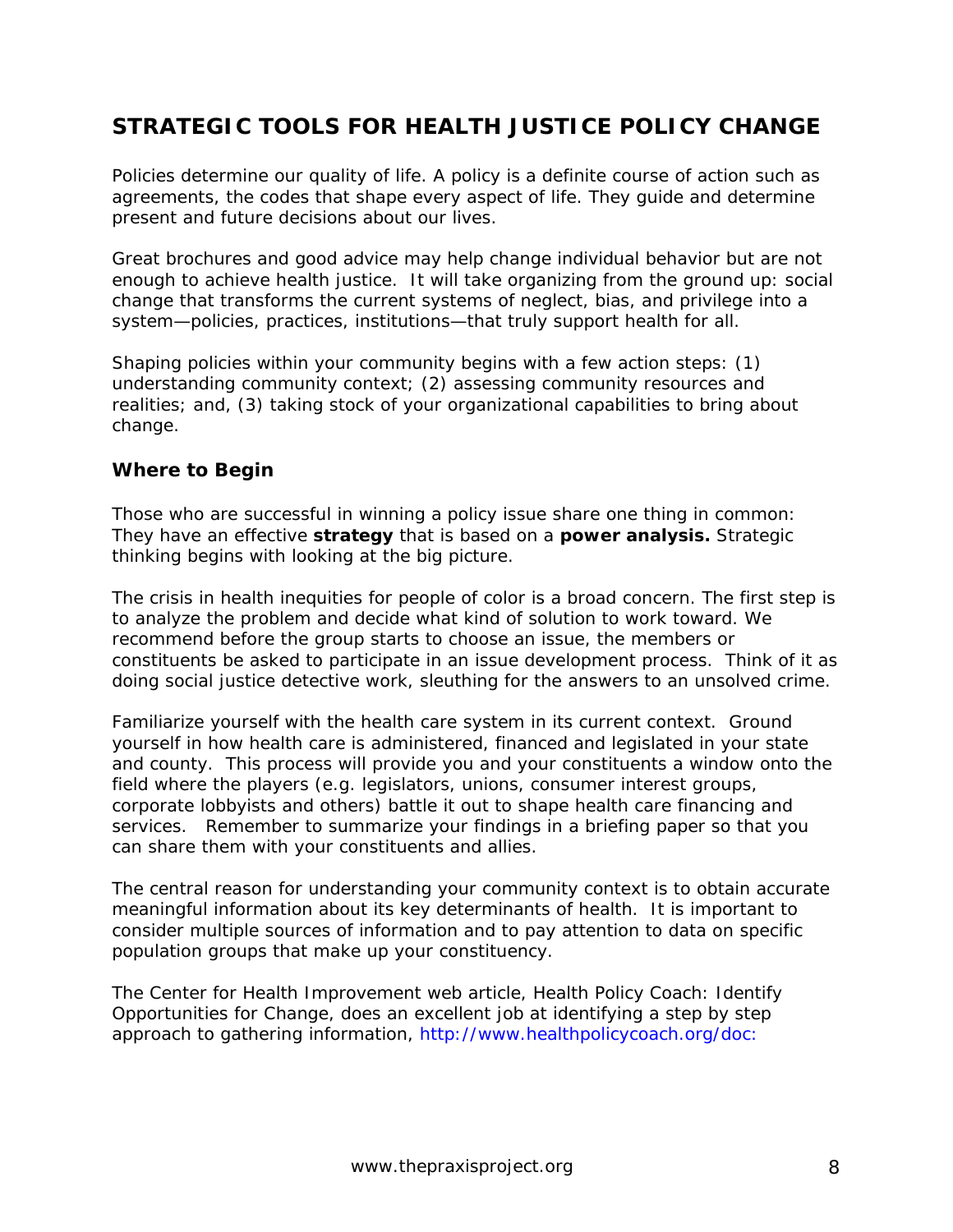*Describing the community*— This means defining who you will be working with, where they live and what they do, and the presence of other problems like poverty and unemployment. Some of these data are available at the county level from your state and county health agency.

*Developing a plan for identifying local needs*—To conserve resources the scope and time frame for assessing local needs should be defined. This means agreeing on the purpose of the assessment, linking with other community assessments if possible, developing or adapting an assessment tool, if necessary and linking the assessment to actions you will take later.

*Collecting information about problems*—Secondary data (data already existing in the community) like census data, county health information, planning information from area hospitals and findings from special studies may be available. Often these data are not exactly "on point" you should exercise care in determining their purpose and usefulness. Gaps in these data should be identified and filled in by primary data—data directly collected by you. Irrelevant data should not be used; as such data will not assist your cause.

*Going deeper to understand "root" causes of problems*—Even after you have identified a problem, it is important to determine why the problem exists within a community, if and how it has been addressed before how people feel about. Focus groups and public hearings can provide this type of direct information. The University of Kansas' Community Tool box provides an example using comparative data to highlight policy issues.

**Excerpt from** *Identify Opportunities for Change***, a Health Policy Coach article.** 

Worksheet 1: Issue Development Process will help you to focus your research on the problem situation or trend. The tool can work as a funnel for your research that leads to cutting the problem into a specific piece with a partial solution.

# **Worksheet 1: Sample Issue Development Process**

The Central Families United organization is a "bread and butter" issues coalition located in Rust City, California. The members are African-Americans and Latinos who work as restaurant workers, maids, janitors, other low-wage jobs and social service providers. Rust City is an urban center with high unemployment and uninsured rates. A recent TV news story reported that the area has a high incidence of diabetes, heart disease, cancer, chronic lower respiratory diseases, influenza, pneumonia and asthma. Many of the CFU members have lost family members to strokes, heart attacks, pneumonia and diabetes or 'high sugar.' A significant number of the adults and children experience respiratory problems. The group recently led a countywide coalition that halted the demolition of Rust City's low-income housing.

During the recent campaign, member organizers knocked on doors, made phone calls, and visited community members to elicit their support. The people, however, expressed another concern—their children seem to always have bad colds and breathing problems. Residents complained they must work, do not have health insurance and doctor's visits are expensive. In addition, there are no childcare services available for sick kids and numerous school absences result in academic problems.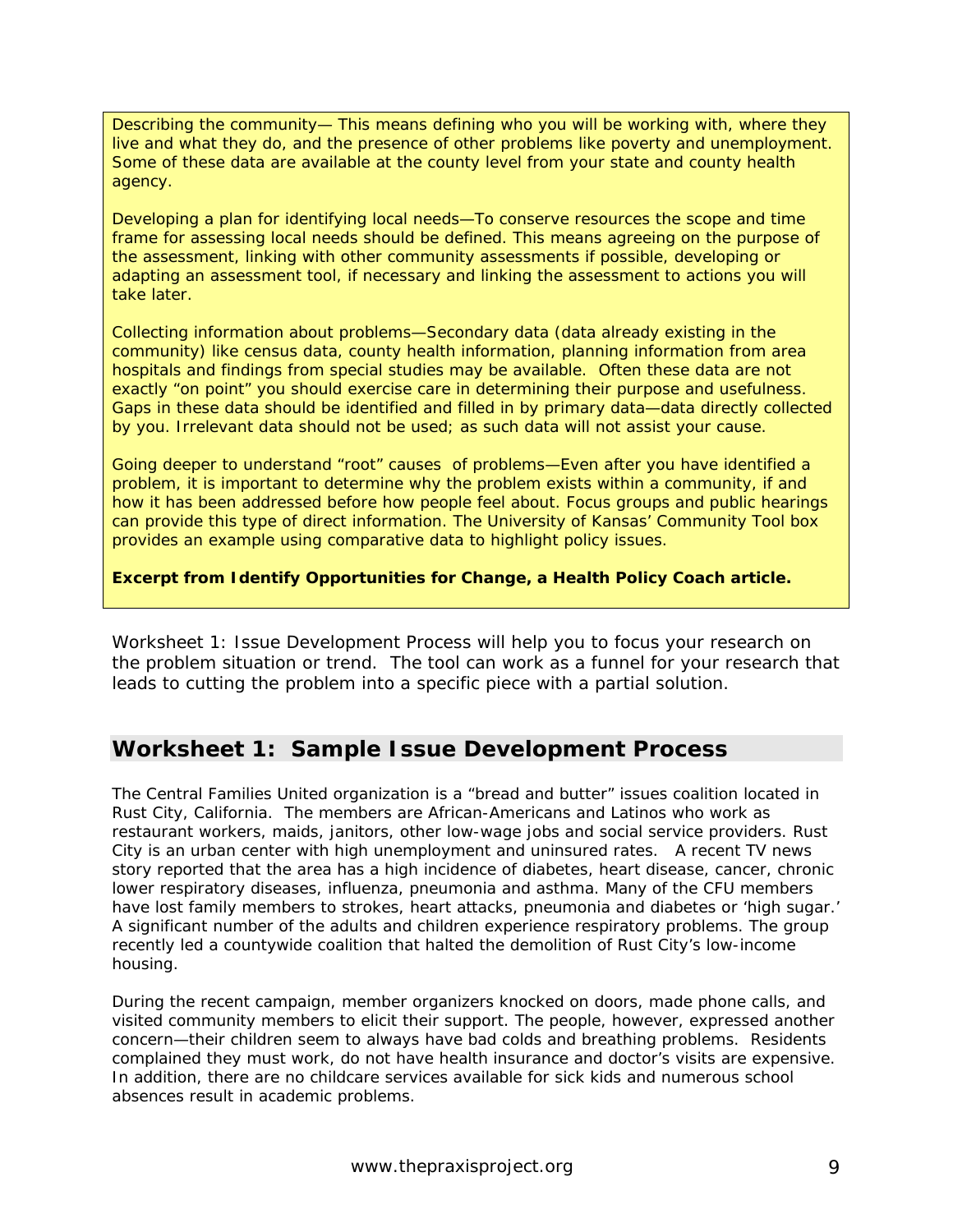#### **Step 1: Define the Problem--a situation or condition that causes hardship or suffering for a large group of people.**

Children are suffering asthma attacks leading to difficulty breathing, tightness in the chest and wheezing. The local health clinic is overcrowded and parents usually end up in the hospital emergency room for care. Parents miss work, lose income, and children are absent from school for extended periods of time, falling behind in class and failing academically. .

#### **Step 2: Do Cause Analysis**

First, the group defines the community of concern creating a profile (see questions below).

RESOURCES:

- Local State and County Health Departments websites, annual health statistical reports on the region.
- City Councilperson, Alderman or County Supervisors office.
- Local University School of Public Health

Second, the UFC members study asthma. At first, they believed "breathing problems were caused by stress and cold in the lungs. During this phase, attitudes and beliefs begin to shift from "blaming the victim" to understanding the disease, role of environmental and socioeconomic factors as key determinants in the incidence and severity of asthma.

#### RESOURCES:

- Disease-specific Advocacy Organizations—Asthma and Allergy Foundation of America.
- PBS Kid's all about Asthma; Quest for the Code a Game about Managing Asthma for Children; and Disease Detectives. Meet the Disease Detective: Dr. Stephen Redd, a.k.a. Dr. Asthma.

The UFC asthma study group searches the internet for advocacy groups. The members learn that they should find out if their neighborhoods are sites of toxic waste disposal and under-regulated industrial plants. They learn that indoors, breathing is compromised by inadequate ventilation, dust mites, animal dander, cockroaches, mold and mildew. Furthermore, they find financial barriers may prevent consistent use of prescribed medications and increase the severity of asthma attacks.

RESOURCES:

- Center for Disease Control—http://www.cdc.gov/nceh/airpollution/links.htm.
- Grant-Making Foundations--e.g. Robert Wood Johnson—http://www.rwjf.org/, Annie Casey—http://www.aecf.org/ and The California Endowment- http;//www.calendow.org offer publications, data and other links.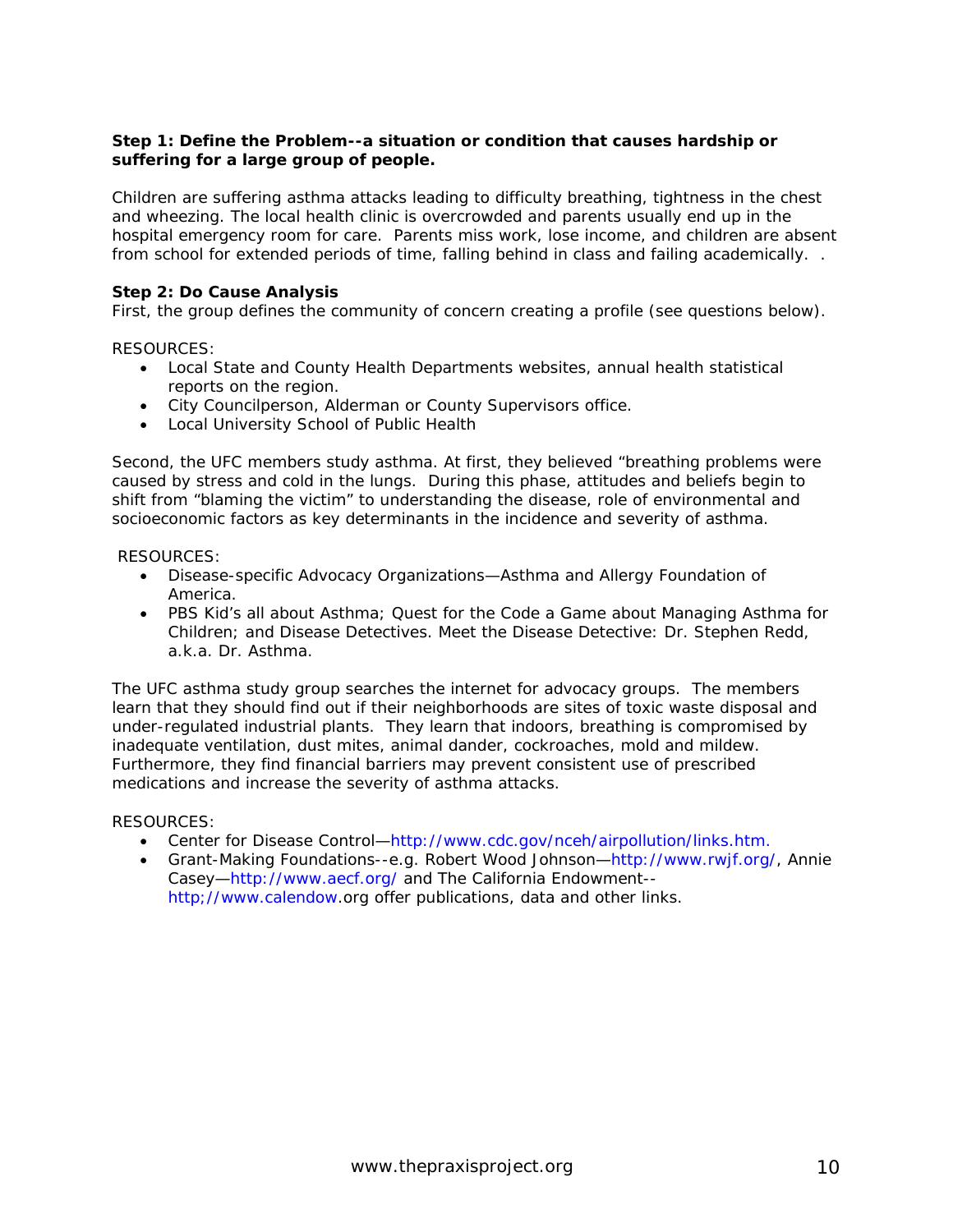# **Consider the following questions as you sift through data**

- Define "Community": Who is in the demographic picture? (race, class, gender, age, nation and immigration status)
- What is the rate of poverty, unemployment, incarceration, education and insured/uninsured?
- What are some environmental factors that impact the community's health? (Look at the public space—air and water quality, violence; living space—lead paint; and occupational space—exposure to toxic substances.)
- Does the community have access to nutritious food, exercise, health prevention programs?
- **Are their language and/or literacy barriers?**
- What other barriers exist? (Transportation, hours of operation, customer service, overcrowded waiting rooms, etc.)
- What is the morbidity and mortality rate by specific population?
- What are the ten leading causes of death in your state or county?
- Are there chronic illnesses that can be traced to socio-economic conditions? (heart diseases, cancer, chronic lower respiratory diseases, diabetes)
- What is the relationship of these chronic illnesses to health services? Are there preventative and long-term care services available?
- What health services exist? Who do they target? Who uses them?
- How much of the state/county's budget is allocated for this community's health?
- How does this compare to the white majority's access to health services and health outcomes?
- **What is the pattern of disparity?**
- Are there gaps or unfair policies that you can address through advocacy?

#### **Who is responsible? How or why?**

The group interviews the County Health Department and School District officials to explore who is responsible for resources and policies regarding asthma. Members secure a public health care organizational chart, County asthma statistical data, and local county health department contacts.

• Health department officials refer the group to the County Supervisor's and City Council health policy deputies for an update on policies and resources for asthma. (Please note: Although each state and county is structured differently elected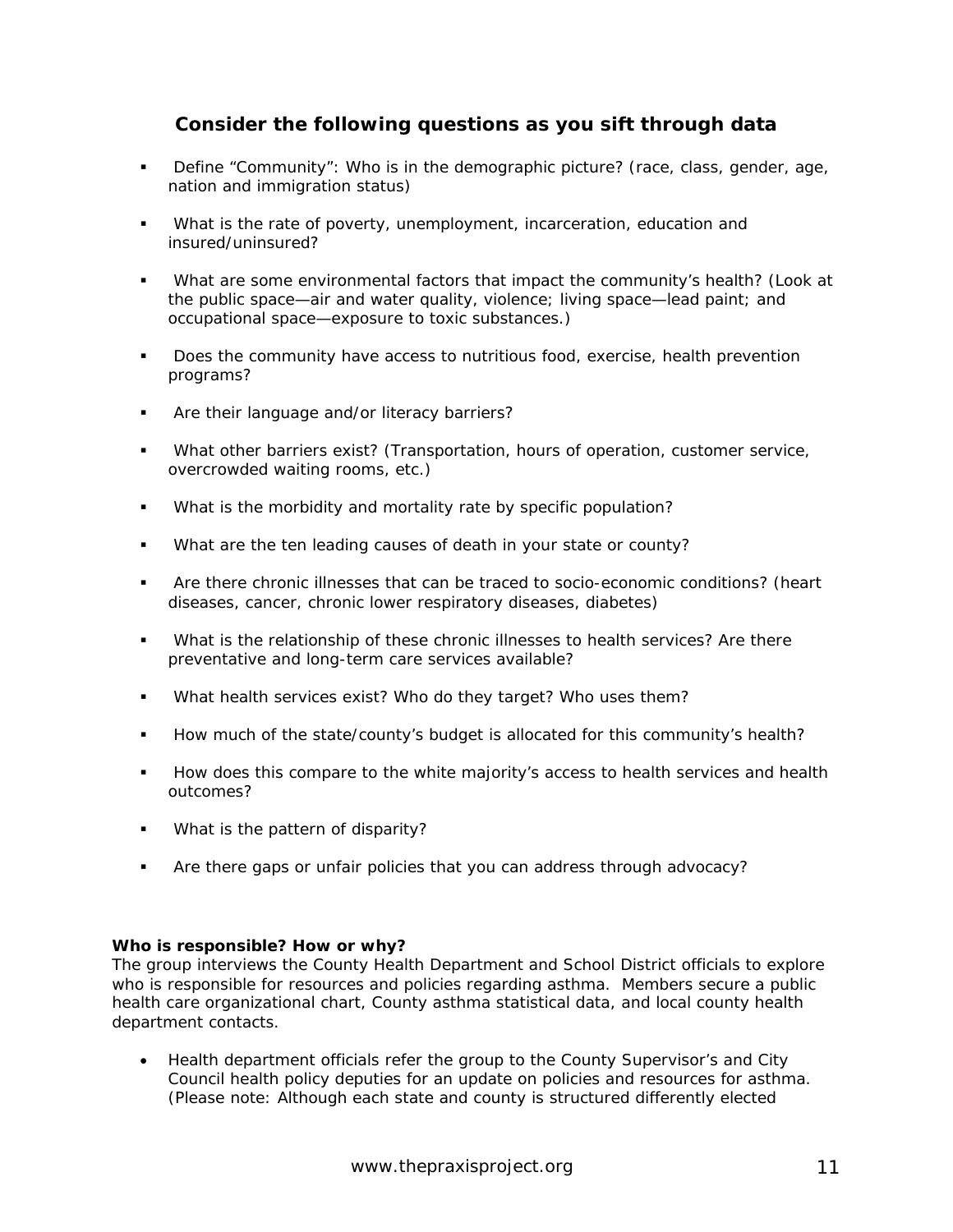officials are decision makers that develop policy and allocate resources. Organizational charts are available from your Governor and County Supervisor's office. NHeLP provides a manual on State and Local Responsibility for Indigent Health Care. (See resources)

#### **Who loses/suffers?**

According to the data they found:

- African-American children were four times more likely to be hospitalized and seven times more likely to die from asthma than white children.
- Latino children are hospitalized for asthma in California at a rate that is 50% greater than for white children, in four counties—Imperial, Kings, Fresno and San Francisco. The Valley is located in Kings County.
- Children in low-income communities are more exposed to environmental hazards in homes, schools and outdoors than children in higher-income neighborhoods. They also have less access to consistent, high-quality health care.

Employers lose worker productivity due to employee's absences and parents lose wages. The UFC group surveys the residents in the target area to: 1) create public awareness about asthma; 2) determine who is affected—identify their constituent base; 3) identify and test out their hypothesis that asthma is an important issue for their target area.

The organization convenes a community forum to present the survey findings to the neighborhoods most impacted by asthma. This is an organizing opportunity to recruit new members and identify a data base of concerned residents for later campaign events.

#### **Who gains? How?**

The UFC group follows the money—pay-per-visit clinics probably gain because acute patients are frequent visitors for urgent care.

#### **What have been solutions? Which solutions have worked? Why or Why Not?**

The UFC contacts key advocacy organizations for updates on what have they done on the issue, review the current state and county legislative proposals listed on government websites, and foundation grant making strategies on the issue.

Review of the materials, phone calls to various departments on the public health care organizational chart finally reveals:

• Over the last two years, California has an Asthma Coordinator within the Department of Health that is has been developing a statewide strategic plan to meet the growing needs of children with asthma. However, there is no specific target date for adoption of the plan, steps for approval are unclear and implementation dates are uncertain.

Another possible solution:

• A public, private and non-profit consortium sponsored model for Asthma among School Aged program to improve the quality of life designed to provide clinical diagnosis, treatment and management of asthma.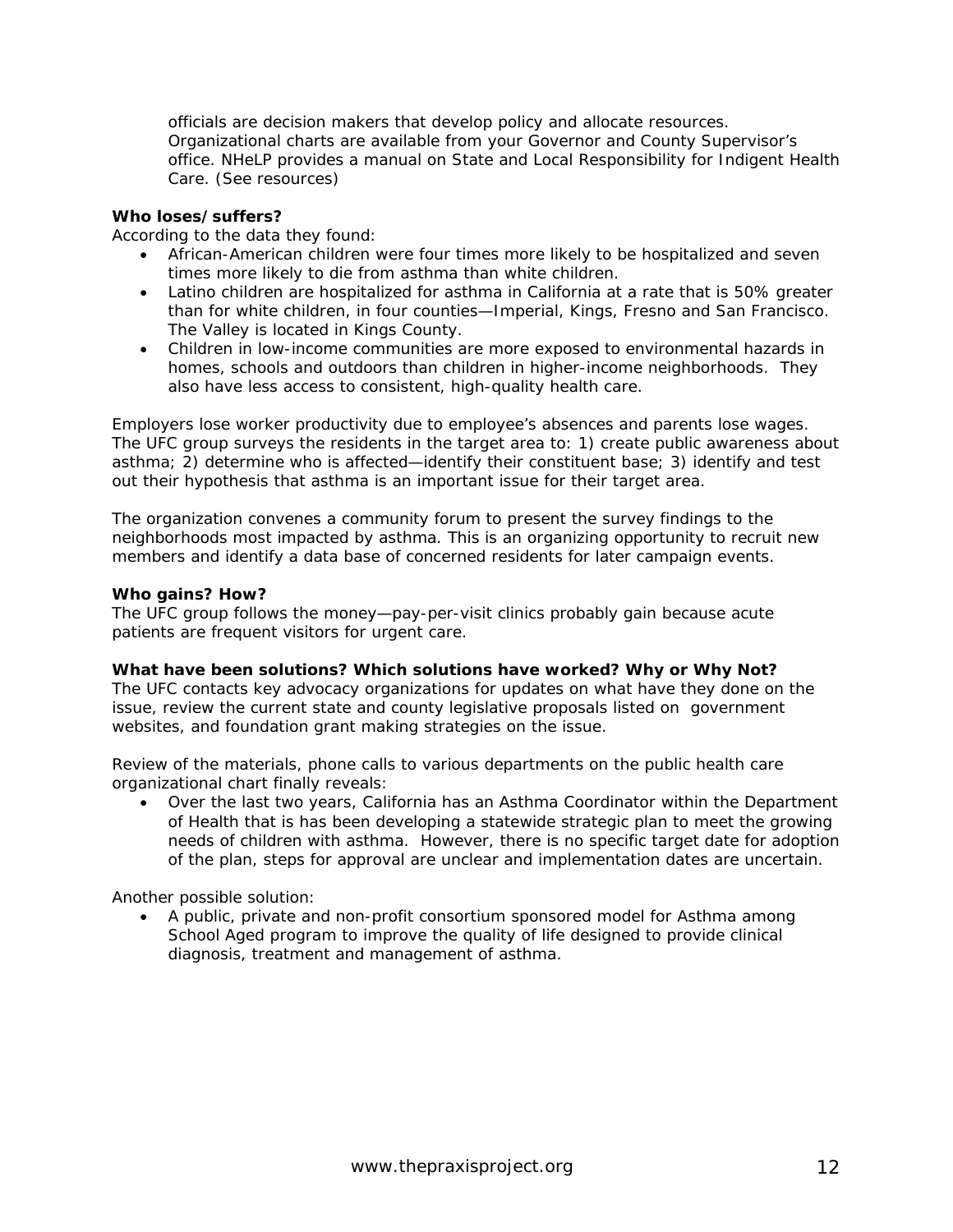**Step 3. Define Issues or a partial solution to problem.** There are many issues for any particular problem*.* 

How you analyze a problem determines how you view its solutions

| Some politicians, corporations,                                                                                                                       | While social justice detectives                                                                                                         |
|-------------------------------------------------------------------------------------------------------------------------------------------------------|-----------------------------------------------------------------------------------------------------------------------------------------|
| people believe the problems are:                                                                                                                      | believe the problems are:                                                                                                               |
| $\circ$ The result of "genetic"<br>predisposition, weakness,<br>poor habits, irresponsibility<br>Some people are just<br>$\circ$                      | $\circ$ The result of racism,<br>community disorganization,<br>poverty, unemployment,<br>social, economic and<br>psychological factors. |
| "undeserving"                                                                                                                                         |                                                                                                                                         |
| The solutions are:                                                                                                                                    | The solutions are:                                                                                                                      |
| Do not extend benefits to<br>$\cap$<br>"these people" until they<br>demonstrate:<br>"better" personal responsibility<br>and lower their risks through | Improve the access to<br>$\circ$<br>health care, and change the<br>basic living conditions of<br>people by                              |
| proper health practices                                                                                                                               | Bringing all sectors of the<br>$\circ$<br>community that are most<br>affected to the table to<br>change the "inequitable"<br>policy     |

### **In this case the UFC group considered the following:**

Children are suffering asthma attacks; there is poor access to medical services. As a result, children frequently are hospitalized for severe episodes. UFC's organizational goal is to build an organization that is known for eradicating racial health inequities and delivering services and resources to their constituency.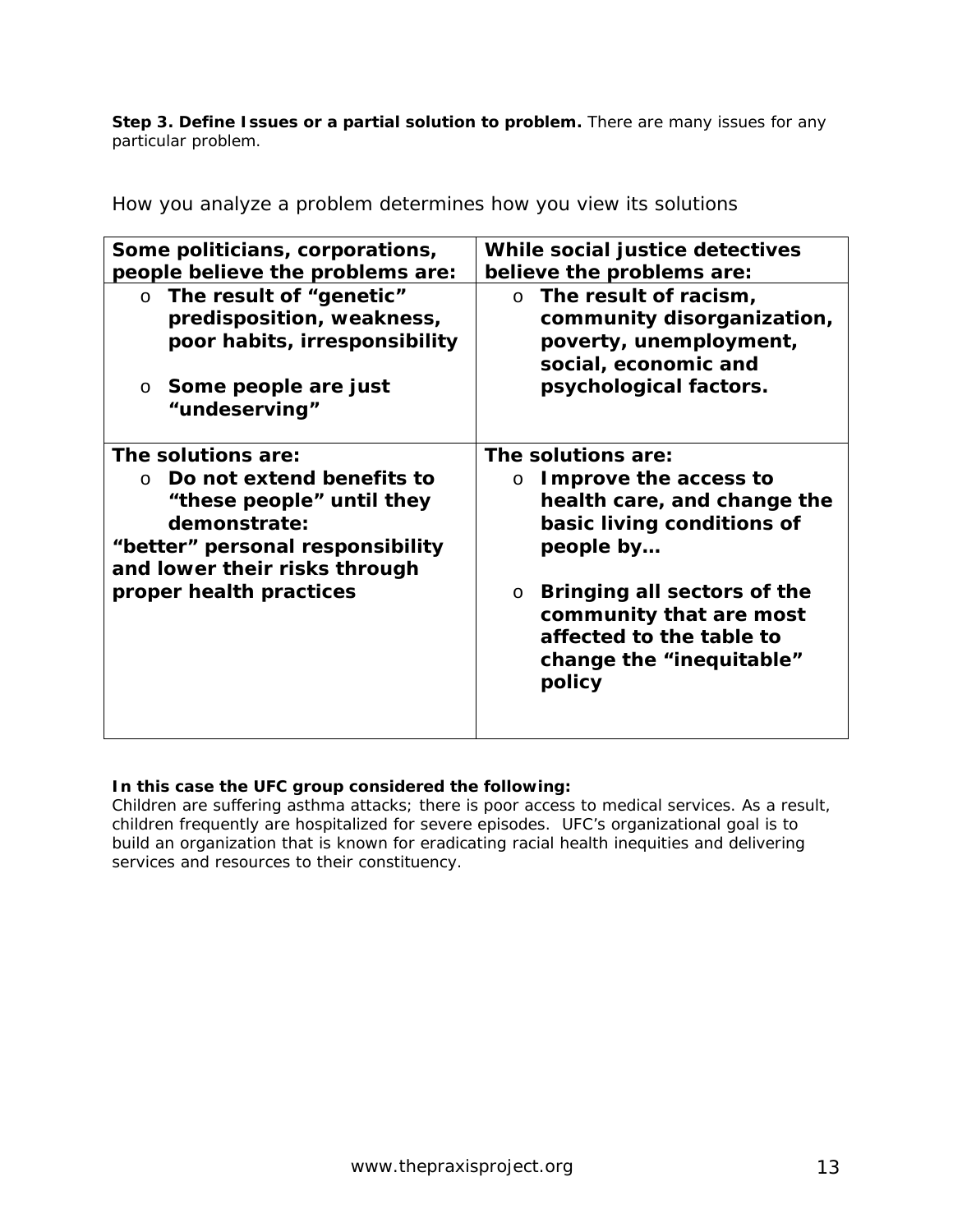**This is how UFC cut the issue:** The big problem is the disease burden of asthma is greatest in lower-income and nonwhite populations. This problem is too huge to address but they carve out manageable parcels and define solutions.

# **Asthma Inequity Issues**

| <b>Problem: Poor non-white</b><br>children                                                                                                                 | <b>Solution</b>                                                                                                                                                                                                                                                                                                                                                                                             | <b>Target</b><br>policy<br>change                                   |
|------------------------------------------------------------------------------------------------------------------------------------------------------------|-------------------------------------------------------------------------------------------------------------------------------------------------------------------------------------------------------------------------------------------------------------------------------------------------------------------------------------------------------------------------------------------------------------|---------------------------------------------------------------------|
| 1) Are more likely to be<br>exposed to asthma triggers<br>at home and in their<br>environment school, child<br>care center, neighborhoods.                 | Ensure healthy environments by expanding<br>air quality monitoring programs,<br>strengthening and enforcing air quality<br>stands and the rights of low-income tenants.                                                                                                                                                                                                                                     | <b>State</b><br>legislation                                         |
| 2) Do not have access to<br>quality health care or<br>preventative care therefore<br>they suffer severe<br>asthmatic episodes and<br>convert to asthmatic. | Comprehensive initiative designed to<br>implement a model program to improve<br>clinical diagnosis, treatment and<br>management of -asthma for school-aged<br>children with asthma.                                                                                                                                                                                                                         | Department<br>of Health<br><b>Services</b><br>Health<br>Foundations |
| 3) Are less likely to receive<br>preventative health care<br>services or education.                                                                        | Require training for all professionals in child-<br>related fields (such as childcare workers,<br>teachers, and coaches<br>In identifying asthma, making referrals and<br>maintaining asthma-free environments.<br>And/or<br>Train health care professionals should reflect<br>the diversity of the community and be trained<br>to diagnose and treat childhood asthma in a<br>culturally competent manner. | Local and<br>state public<br>agencies                               |
| 4) Are more likely to be<br>excluded from services<br>because policies do not<br>specifically factor in their<br>needs.                                    | Require the appointment of an Asthma<br>Coordinator within the State's Department of<br>Health to coordinate with asthma and<br>culturally sensitive health care advocates to<br>design a comprehensive strategies to<br>outreach people of color, leverage resources<br>and promote effective asthma-related policies<br>and actions.                                                                      | <b>State</b><br>legislation<br>Governors<br>cabinet                 |

#### **Step 4: Issue Evaluation Is it deeply felt? Why? By Whom?**

UFC tested out the issue with their constituency at a public hearing, and focus groups. These tactics engaged members, constituents into strategy planning and outreach actions.

UFC decided issue  $#2$  is the best organizational fit: comprehensive initiative to improve clinical diagnosis, treatment and management of asthma for school-aged children with asthma would satisfy the organization's goal to improve health outcomes**.** 

The major determinants included: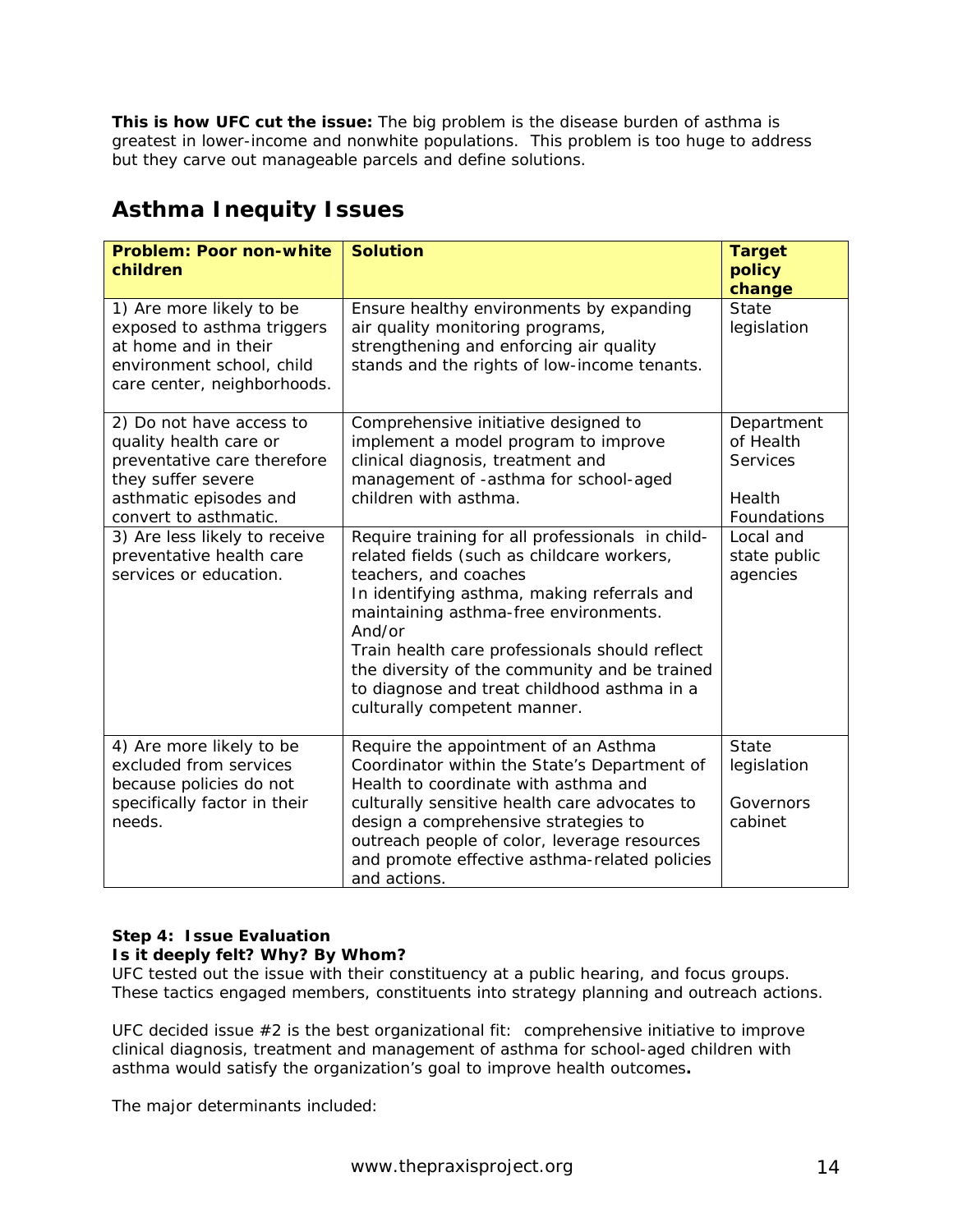- 1. There is a strategic fit with the organization's mission
- 2. The issue will bring about an improvement in the quality of their lives?
- 3. Does the organization have the capacity to win? (The Power Analysis will answer this)

#### **Is there a clear handle(s)? (Legal, moral, or political leverage point)**

A handle is a legal, moral, political, or economic fact that stands in contradiction to the position taken by the target/opposition. Usually information that exposes a weakness of the opposition, data or documentation that can embarrass the target or shows that your position is fair, just, and legal. The handle in this issue is political—the newly-elected county supervisor, wants to be appointed Surgeon General, and needs an opportunity to be a "hero."

**Is there a clear target?** Who holds power to give you what you want? (BOD, stockholders, state bureau of insurance, CEO) In UFC's case, the Director for the County Health Department is the decision-maker.

#### **Is it winnable? (Do a power analysis to answer this)—see sample Power Analysis and worksheet 3 to fill out the power analysis**

What types/amount of power do we need to move them? Analysis/profiles on primary constituency and allies Analysis/Profiles on opposition

**Is there a clear timeline?** Yes, based on the power analysis it will take 12 months to move all the players to goal.

#### **Form courtesy of SCOPE**

#### **RESOURCES**

The web links below provide resources that will guide in identifying health policy issues and potential sources of information for your state and/or county.

- The Henry J. Kaiser Family Foundation State Health Facts [http://www.statehealthfacts.kff.org/--](http://www.statehealthfacts.kff.org/--This) This resource contains the largest state—level data on demographics, health, and health policy, including health coverage, access, financing and state legislation. You may compare data for all the states by choosing topic e.g. health coverage and insured, minority health. Information will be displayed as bar graphs, tables, pr colorcoded maps.
- NHelP State and Regional Issues and Resources [http://www.healthlaw.org/state.shtml--](http://healthlaw.org/state.shtml--This) This resource contains links to government health data, legal information, department of public health and advocates websites. In addition, NHeLP provides a manual on state and local responsibility for low-income people's health care. As a service to health advocates, they have posted analyses for each state.
- Health Access [http://www.health](http://www.health/) access.org/Links\_--This link offers research tools and contacts to national advocates and government health data websites.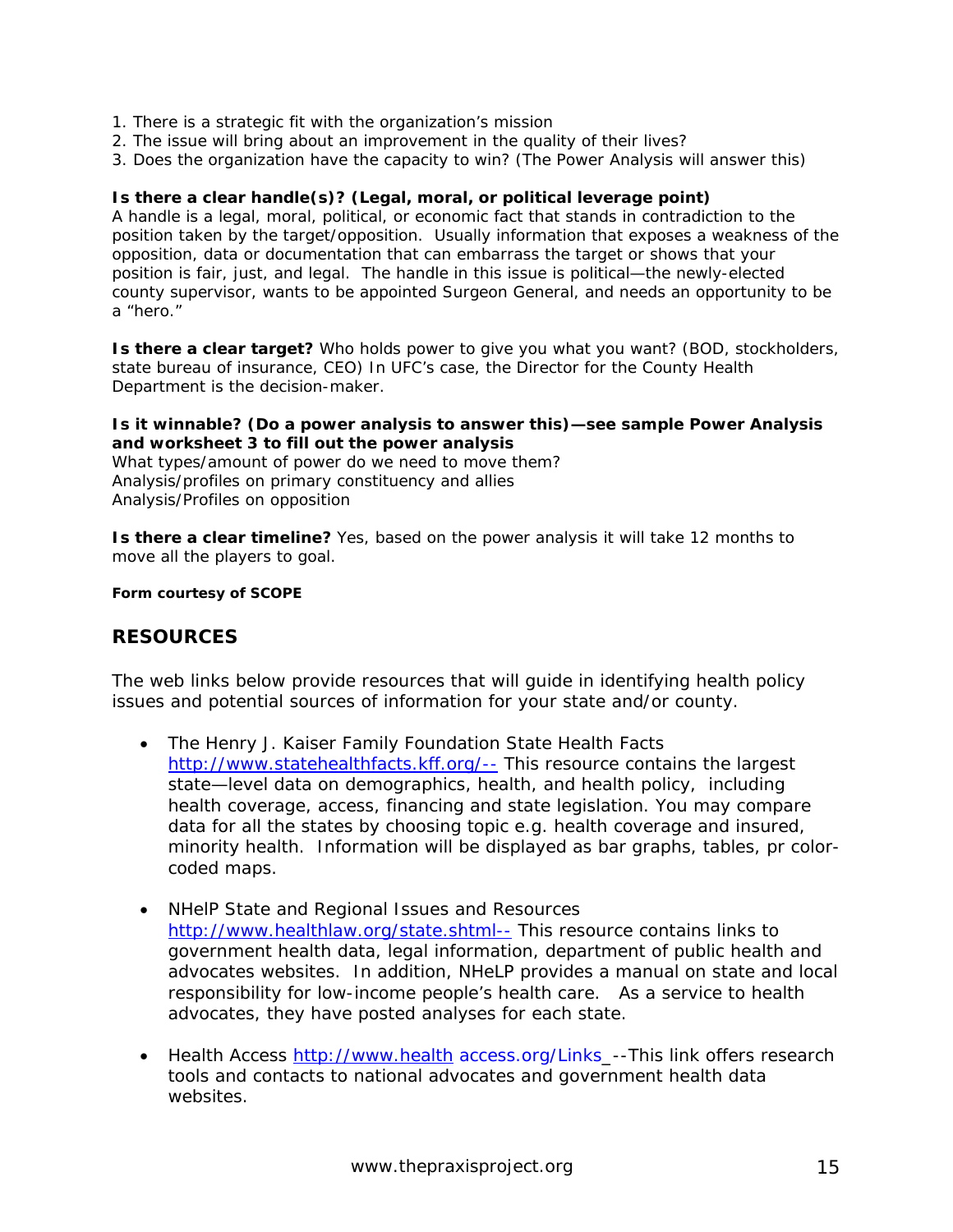### <span id="page-15-0"></span>**Power Analysis Process**

#### **What is your proposal to change this inequity?**

After information gathering and testing out the proposal with key advocacy groups, elected officials, University and foundation contacts, UFC's final proposal: Win Asthma Among the School Aged program by joining together Department of Health Services, University of Rust City, and "We Care" foundation to fund the program as a pilot.

#### **What system has the power to adopt your proposal?**

Analyze the target system the various forces exercising influence over the decisionmaker, and ways in which the campaign can build the power to win. The target system is defined by the power holders, i.e., anyone with authority to make decisions. The issue determines the target. An individual target helps to structure decision making by identifying who must be influenced, who must be held accountable, and who the organization is "up against." It is often easier to apply direct pressure to an individual than an institution.

#### **Who Makes Policy**

In the hypothetical case of Rust City UFC will investigate the County Department of Health internal decision-making/power structure and the County Board of Supervisors, government regulation body who can hold the target accountable. (See appendix 2—Health Care Arena)

# **Worksheet 2: Develop a profile of the Target/Decisionmaker**

**1. What power does the decision-maker have to meet your goal/demands? By what authority?** Director of the County Department Health Services (Director). The Board of Supervisors gives the Director the authority over the County's health policy and resources.

#### **2. What is the decision-maker's background and history?**

The Director is a leader who believes in running government like a business. He is known as a coalition builder—works with unions, corporate and public sectors leaders. He is a pediatrician, and health legislative expert.

#### **3. What is the decision-maker's position on your issue/goal? Why?**

The Director supports employee productivity—it's good for business but believes that the County can not afford to pay for new health care programs. He agrees with the goal to provide people of color with asthma quality care and prevention because it would decrease the demand on public hospital emergency rooms. However, he does not want to spend any money or allocate any resources to support UFC position.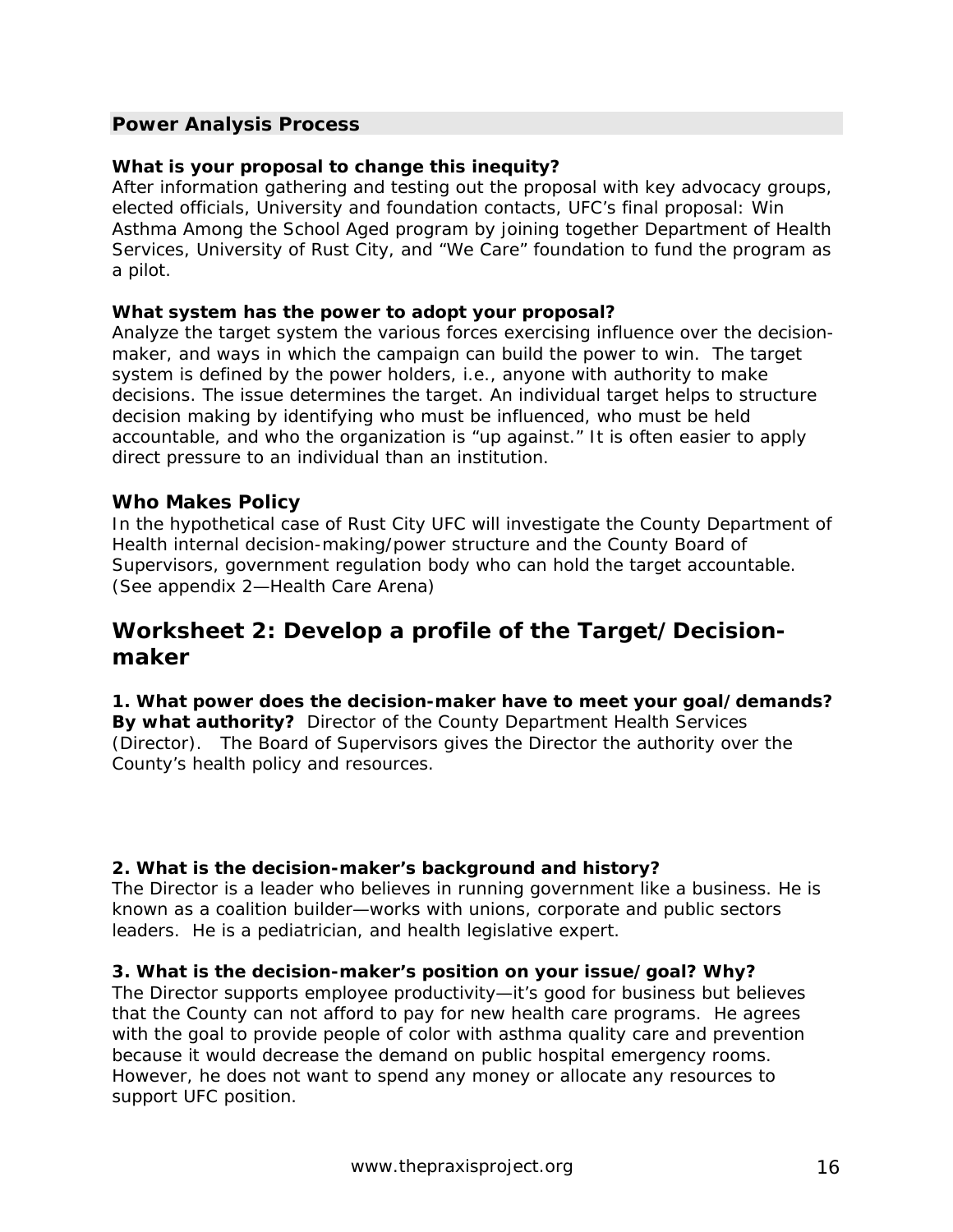### **4. What is the decision-maker's self-interest?**

The Director is ambitious and wants to be the Surgeon General in 2004. He needs a "hero" opportunity. The Director needs to stay in the press as coalition leader. As a child he was an asthmatic who became an all-star athlete.

#### **5. What is the decision-maker's history on the issue?**

He presented a budget to the County Board of Supervisor's that corrected a shortfall by closing several public health facilities. He's been exploring private/public partnerships to fund community clinics.

### **6. Who is the decision-maker's boss?**

The County Board of Supervisors (BoS) oversees the region's budget and policies. There are 7 board members. The BoS directs the County Department of Health Director to develop the health department's policies and budgets.

#### **7. What/Who is the decision-maker's base and support?**

His support comes from Association of Hospitals and Health systems, California Medical Association, Association of Health plans, Association of HMO's and top 6 insurance companies and hospital corporations. Labor did not support the BoS' decision to hire him.

### **8. Who are the decision-maker's allies?**

The Director has 3 allies on the board, Supervisors' Red, White and Blue. UFC will need to investigate each member to assess their positions on the issue. The group will set up meetings with their health policy staff; contact other health policy advocacy groups for information on these members.

#### **9. Who are the decision-maker's opponents/enemies?**

The Director has major opponents-- the President of the Board of Supervisor's Brown and Supervisor Pink. Other opponents include labor and the non-profit sector. UFC will conduct interviews with health policy advocacy groups to ascertain their track record and grievances with the Supervisor.

### **10. What other social forces influences the decision-maker?**

The Catholic Church and charitable foundations have successfully pressured the Director to change his position on health care issues for the poor. UFC will meet with key individuals in those institutions for their assessment of the Director and tips on what they did to move him in their favor.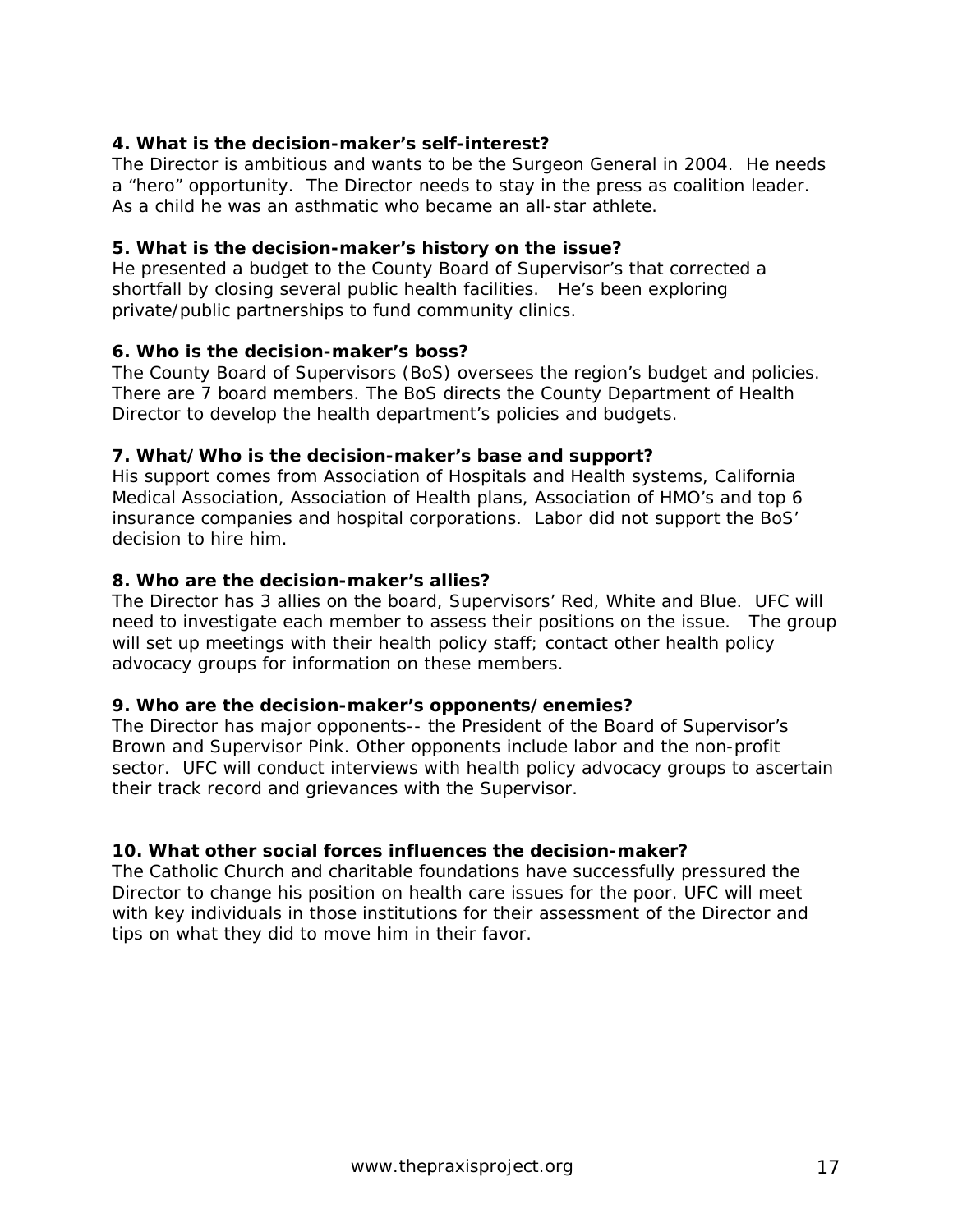#### <span id="page-17-0"></span>**Form Courtesy of SCOPE (www.scopela.org)**

# **Sample Power Analysis Chart**

Power Analysis is an organizing tool that helps build a strategy plan to win.

Imagine a football game--the coach aids the team to determine the opposing team's power as defined by its strengths and weaknesses. What kind of power and which players will it take to move the ball across the field to the goal line and victory? The coach is conducting a power analysis that will inform his design of a winning strategy.

The power analysis is a process to determine what kind of power (quality) and how much power (quantity) is needed to move a target, the individual who can give you what you want, to accept the organization's policy or proposal for resolving an issue.

The process includes a systematic series of questions, investigative steps, information collection and refined knowledge of the players with power to deliver you closer to your goal. All with the purpose of moving the people with power to give you what you want or win your proposal.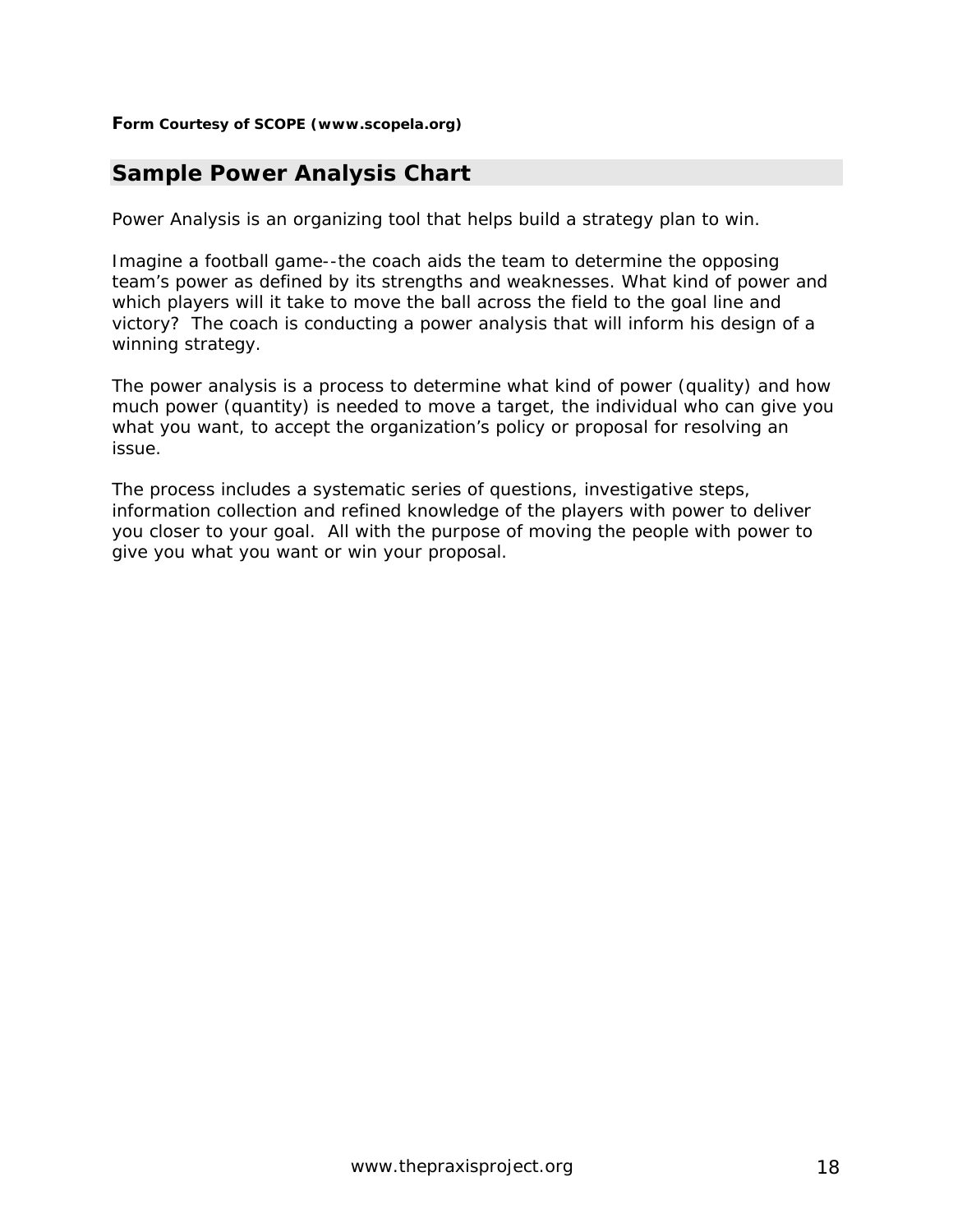# **Sample Power Analysis chart**

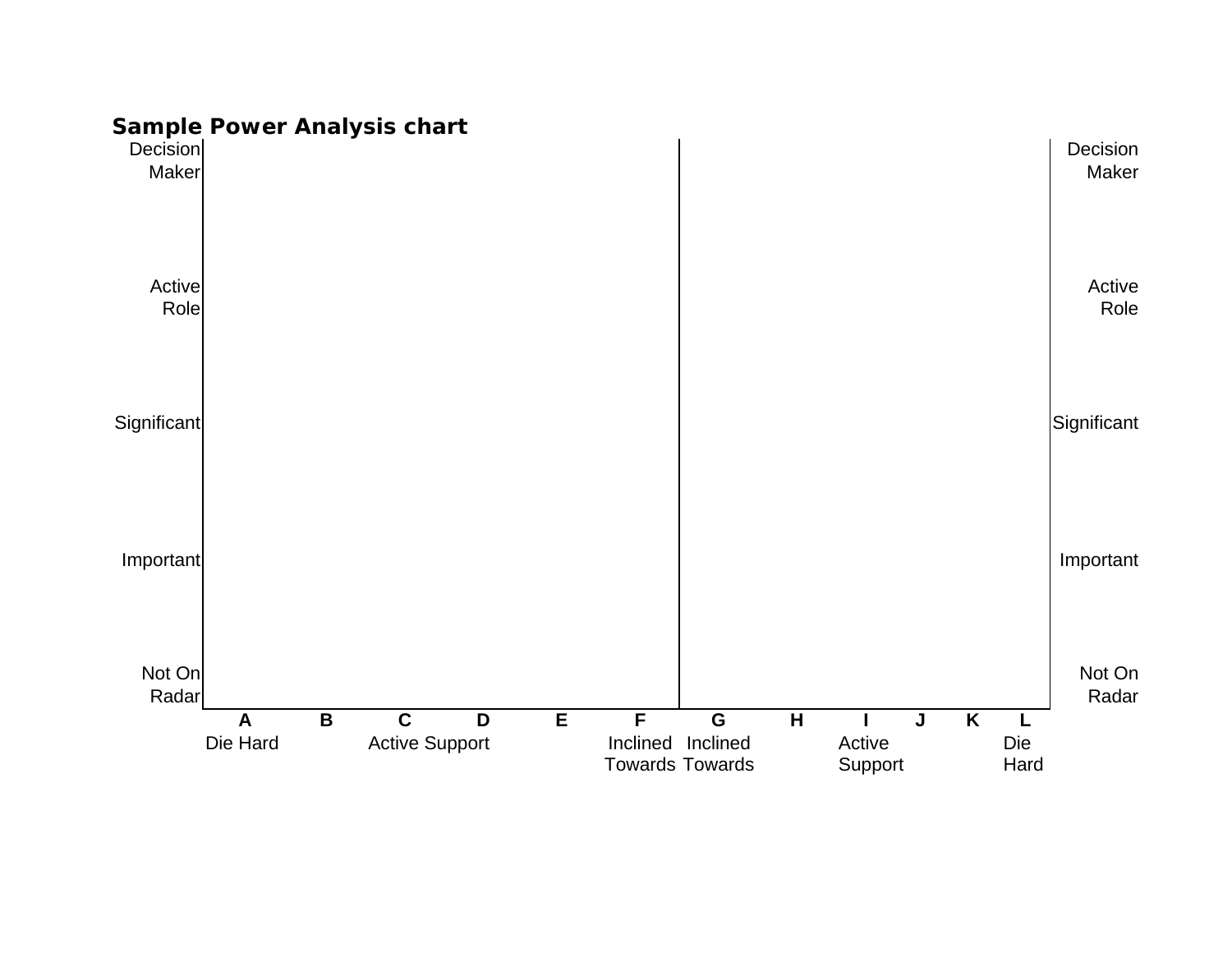# <span id="page-19-0"></span>**Worksheet 3 Power Analysis Exercise**

**Create a power analysis chart and place your players on the grid based on your responses to the following:** 

**Remember--Power is not about feeling powerful or positive thinking. As you move each player on the field ask yourselves these questions:** 

1. How much experience and political clout do you think your organization has in the arena?

- Enough for a slam-dunk—winning the issue without compromise?
- Enough to take a small first step—a concession toward your goal?

2. How much experience and clout do the administration officials or targets have over your issue?

- Enough to stop you cold?
- Enough to help you win?
- Enough to help you take the first step—move a step toward your goal?

3. How much experience and clout do your legislative supporters have?

- Enough to help you ram the whole thing through?
- Enough to help you make an incremental step first step?
- 4. How much experience and clout do your legislative opponents have?
- Enough to stop you cold?
- Enough to force you to accept a small first step?

5. How much power does your problem and proposed solution have among the public?

- Does anybody besides you know or care about this problem?
- Does the affected constituency know about this problem?
- Does the press know about this problem?
- Do politicians know about this problem?

6. How much power can you borrow from allies?

7. What compromises to your solution will you have to make to persuade them to join your coalition?

#### **Adapted from Healthpolicy Coach Template**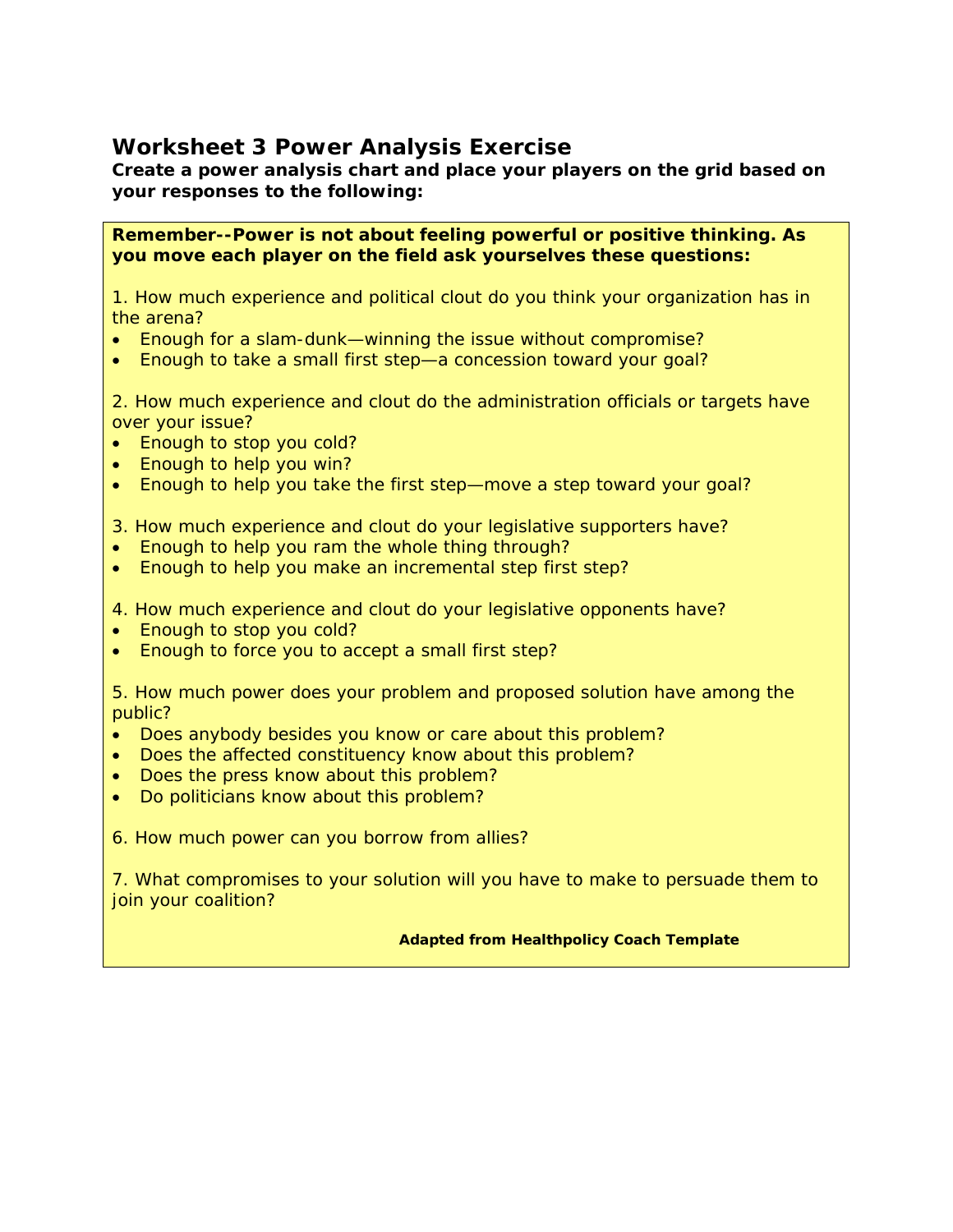# <span id="page-20-0"></span>**A SNAPSHOT OF STRATEGY PHASES**

### **Opening Game: What will it take to get on the radar screen?**

1. Meetings with health care policy advocates, elected officials, Director's staff to gather information and test out proposal

2. Refine the proposal based on the intelligence you gathered—New goal Win a private/public partnership to fund a comprehensive Asthma initiative 3. UFC found out "We Care Foundation" is interested in funding a pilot program; the private/public initiative is a good fit for them

### **Middle Game: What will it take to be a major influence?**

- 1. UFC's proposal becomes a factor in the County Board of Supervisors arena
- 2. The decision-makers are asking for your input and responding to your issues
- 3. Launch Media campaign and allies' pressure campaign

### **End Game: What will it take to declare victory?**

- 1. The target and his organization agree to proposal in writing
- 2. The target organization votes for implementation and timeline

# **Sample Strategy Chart**

Derived from game theory—a strategy is the most effective course of action for each player depends upon the actions of other players and the players' anticipation and assessment of those moves. As such the term emphasizes the interdependence of allies and adversaries' decisions and their various expectations about each others' behavior.

Reviewed side by side the strategy chart and power analysis should be updated frequently assessing your actions, and their impact and your adversary's reactions. You are concerned with moving forward to win your proposal so along the way you may need to take a step back to take two steps forward. Remember it is like football or chess: you've got your moves but they do, too.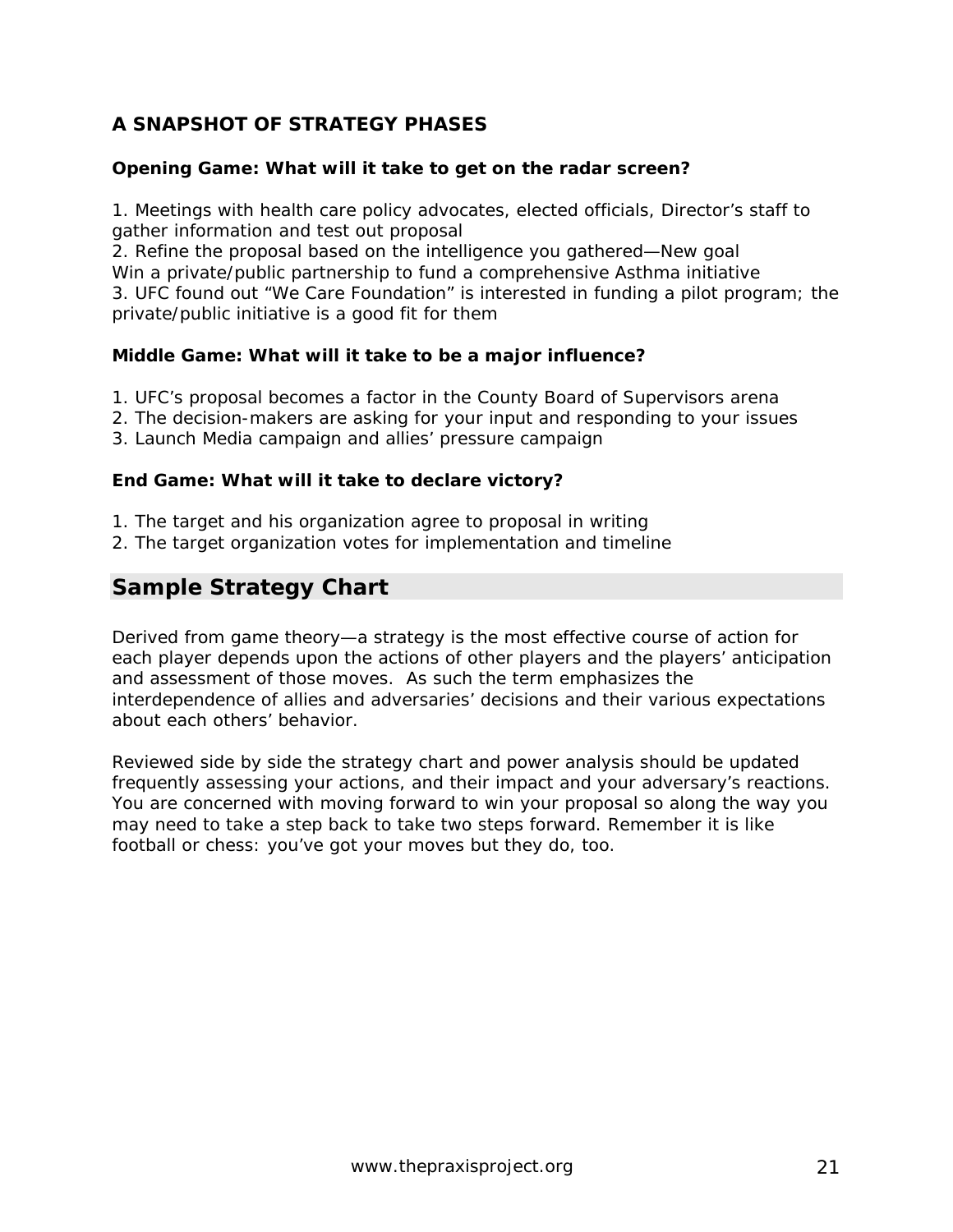# **Sample Strategy Chart**

|                             | <b>Organizing Strategy</b>                                                                                                                                                                                                                                                                                                                                                                                                                                                                                                                                                                                                                                                                                                                    | <b>Strategy for policy change</b>                                                                                                                                                                                                                                                                                                                                                                                                                                                                                                                                                                                                                                                                                                                                                                                                                                  |
|-----------------------------|-----------------------------------------------------------------------------------------------------------------------------------------------------------------------------------------------------------------------------------------------------------------------------------------------------------------------------------------------------------------------------------------------------------------------------------------------------------------------------------------------------------------------------------------------------------------------------------------------------------------------------------------------------------------------------------------------------------------------------------------------|--------------------------------------------------------------------------------------------------------------------------------------------------------------------------------------------------------------------------------------------------------------------------------------------------------------------------------------------------------------------------------------------------------------------------------------------------------------------------------------------------------------------------------------------------------------------------------------------------------------------------------------------------------------------------------------------------------------------------------------------------------------------------------------------------------------------------------------------------------------------|
| <b>Goals</b>                | Utilize campaign to consolidate leaders and<br>expand base                                                                                                                                                                                                                                                                                                                                                                                                                                                                                                                                                                                                                                                                                    | Win a comprehensive initiative to improve clinical<br>diagnosis, treatment and management of asthma for<br>school-aged children.                                                                                                                                                                                                                                                                                                                                                                                                                                                                                                                                                                                                                                                                                                                                   |
| <b>Strategic fit</b>        | Build UFC's leaders, organization and constituency<br>in Rusty City                                                                                                                                                                                                                                                                                                                                                                                                                                                                                                                                                                                                                                                                           | UFC's African American and Latino residents and workers will<br>develop a community based initiative model to eliminate health<br>inequities.                                                                                                                                                                                                                                                                                                                                                                                                                                                                                                                                                                                                                                                                                                                      |
| <b>Decision-makers</b>      | UFC Board of Directors, staff, and leaders                                                                                                                                                                                                                                                                                                                                                                                                                                                                                                                                                                                                                                                                                                    | County Board of Supervisors, Director of Department of Health                                                                                                                                                                                                                                                                                                                                                                                                                                                                                                                                                                                                                                                                                                                                                                                                      |
| Campaign<br><b>Strategy</b> | Involve new leaders in leadership<br>training/activities to consolidate UFC                                                                                                                                                                                                                                                                                                                                                                                                                                                                                                                                                                                                                                                                   | Involve Rust City<br>leaders/constituents in a campaign to win<br>asthma initiative                                                                                                                                                                                                                                                                                                                                                                                                                                                                                                                                                                                                                                                                                                                                                                                |
| <b>Objectives/Tactics</b>   | <b>Develop 6-8 trained ILI leaders</b><br>(function as decision-makers, planning and<br>implementation)<br>1. Craft a leadership plan <sup>L</sup><br>2. Involve leaders in investigation tasks<br>2. Host Comm Org'zing, Media Advocacy<br><b>Trainings</b><br><b>Develop base</b><br>1. Build membership data base<br>2. Convene Community Forums, house<br>meetings<br>3. Mobilize base to attend<br>public hearings to<br>educate decision makers and gain support for<br>the proposal<br>Develop a plan to win cooperation/support<br>from<br>Allies (the power analysis will ID the allies you<br>need)<br>1. Identify allies such as Black Health Care<br>Alliance, Latino Alliance, and Jobs with Justice etc.<br>to support campaign | <b>Under the radar screen</b><br><b>Complete Social Investigation</b><br>1. Interview Health advocacy groups, Elected Officials Health<br><b>Deputies</b><br>2. Interview Foundation/Professional Health organizations<br>representatives<br><b>Conduct power analysis</b><br>Define a campaign committee-scope/members<br>1. Id the composition of an external campaign committee.<br>Some thoughts about this:<br>(this body is the public face of the campaign/demonstrating its<br>power)<br>Refine Proposal based on feedback--Initiative should be<br>a private/public venture<br>1. Seek out private/public partners for commitments to fund<br>program<br>2. Meet with "Big Bucks" foundation<br><b>Get on the radar Screen--</b><br>Produce campaign outreach/education plan to build<br>support<br>1. Identify AA/Latino media outlets and other avenues |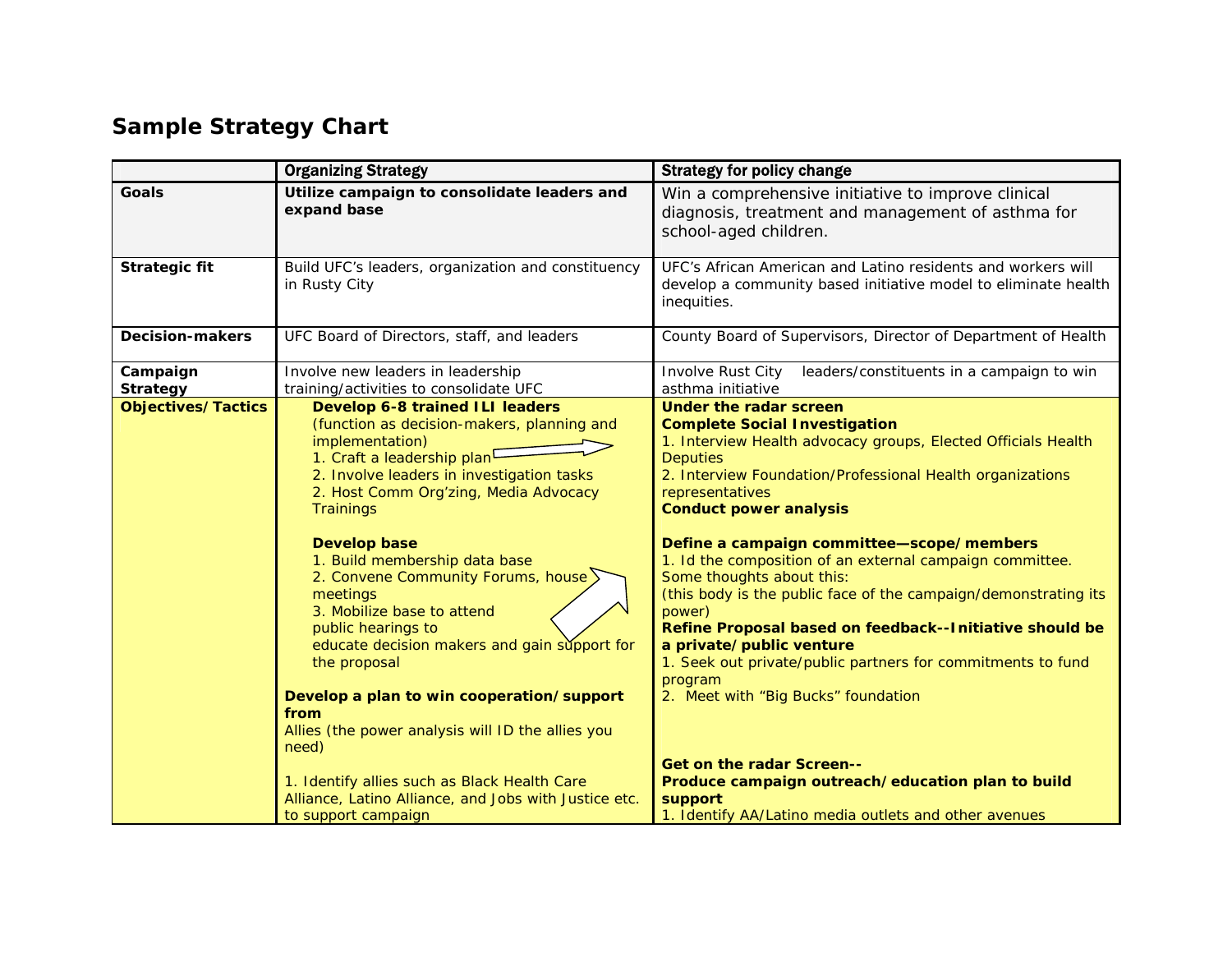

Courtesy of Community Coalition

## **Other resources for policy change:**

- Center for Health Improvement—this resource provides health policy tips and tools on policy change such as, how to use data to state your case, understanding the policy process and the Health Policy Coach series. http://www.healthpolicycoach.org/doc.
- • The University of Kansas' Community Tool box—this resource contains information about how to assess community needs and resources for organizing effective advocacy and community research tools. http://ctb.lsi.ukans.edu/tool/EN/tools\_toc.htm
- Meredith JC and Dunham CM: *Real Clout: A How-to Manual for Community Activists Trying to Expand Healthcare Assess by Changing Public Policy.* 2000. The Access Project: Boston, MA.
- $\bullet$  Data Center Impact Research for Social Justice**—**http://www.datacenter.org/ provides access to strategic information, analysis, and research skills for more effective campaigns. Links to money and politics and government information.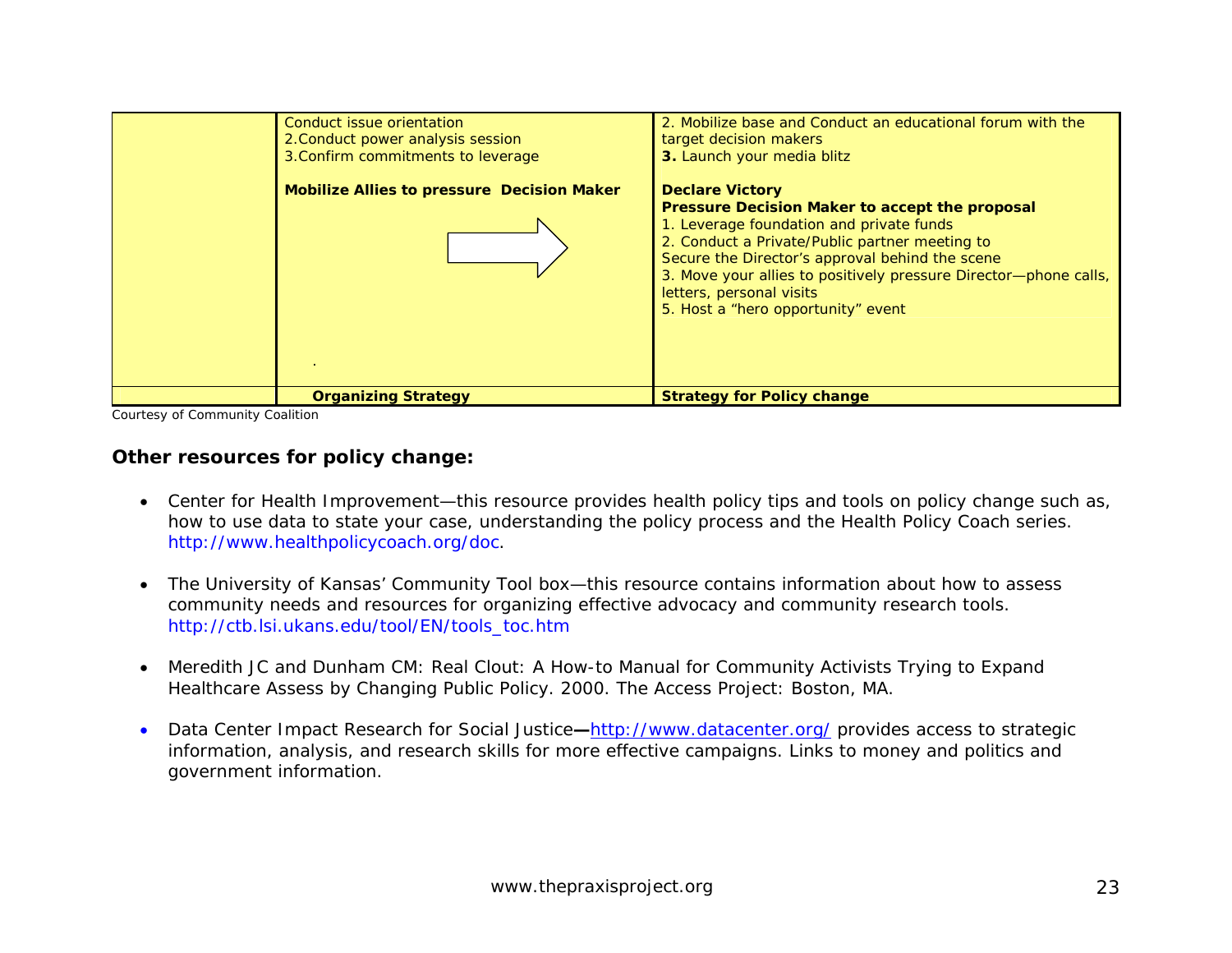- <span id="page-23-0"></span>• The Praxis Project [www.thepraxisproject.org](http://www.thepraxisproject.org/) on-line tools for advocates including: *[Policy Options Beyond Legislation,](http://www.thepraxisproject.org/tools/Policy_Options_Beyond_Legislation.doc) [Building Diverse Community-Based](http://www.thepraxisproject.org/tools/Coalition_Building_2pdf.pdf)  [Coalitions](http://www.thepraxisproject.org/tools/Coalition_Building_2pdf.pdf), [Developing a Policy Initiative](http://www.thepraxisproject.org/tools/developinitiative.pdf) , [Getting Ready for Media Advocacy](http://www.thepraxisproject.org/tools/MA-BRF1.pdf)* and others.
- Right-to-Know Databases [http://www.rtk.net](http://www.rtk.net/) provides free access to government information on toxic releases, toxic spills, and environmental hazards by company or geographic area.
- Freedom of Information Act Advocates http://www.FOIAdvocates.com/records.html
- StateNet [\(http://www.statenet.com](http://www.statenet.com/)) monitors 100% of all pending bills and regulations in the 50 states and Congress as well as campaign contributions for state level offices.

### **Summary of Power Analysis Steps and Strategy Process**

- **Develop understanding of the Big Picture**
- **I** Identify and develop an issue
- **Research and develop profile on target**
- **Research and develop power profiles of key opponents**
- **Research and develop power profiles of "Our Side"**
- **Chart power relationships**
- **Explore ways to change power equation**
- **Update Campaign Plan** 
	- o sometimes process will lead to a change in Target
	- o exploration and update should lead to changes in the power relationship in "our" favor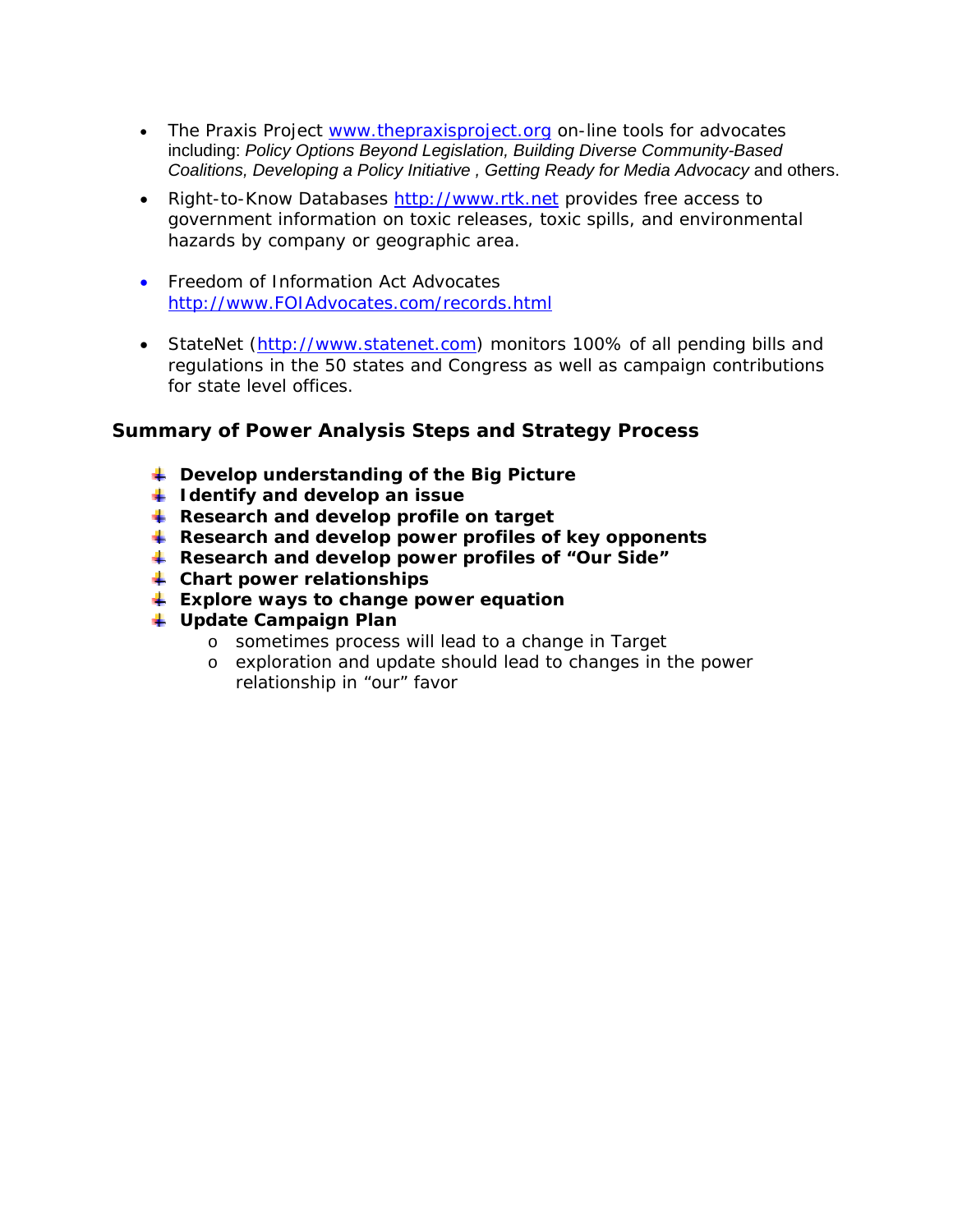# **APPENDICES**

# **APPENDIX 1**

# **Glossary of Terms**

**Campaign:** a set of collective activities planned and executed over a defined period of time whose purpose is to mobilize the support and resources necessary to win a victory for the organization.

**Campaign Goal:** the decision and/or action which will result in the desired change.

**Tactics: i**f strategy is the "game plan," then tactics are the actions or events that execute the plan.

**Action:** a specific activity, usually among a set of activities, which moves the organization towards the direction of its strategy.

**Constituency:** a grouping of people whose self-interest would be served if they supported your organization or campaign.

**Handle:** a legal, moral, political, or economic fact that stands in contradiction to the position taken by the target/opposition. It shows that your position is fair, just, and legal.

**Issue:** description of a problem which suggests its solution. Problem: something that people want to see changed.

**Power Analysis:** a process to determine what kind of power (quality) and how much power (quantity) is needed to move a target--the individual who can give you what you want, to accept the organization's policy or proposal for resolving an issue.

**Strategy:** an overall plan to destabilize the position of the target that gives direction and focus to other elements of the campaign.

**Target/Decision-Maker:** An individual with the power to grant the organization its demands. The person and/or body who have the power to make the decision and/or take the action your organization has determined as the policy outcome.

**Specific Objectives or Demands**: Specific measurable incremental victories/steps leading to winning the campaign.

**Timeframe:** The time period from the beginning of the campaign to the end.

**Alliance:** a short-term relationship of two or more organizations around a single issue or single common interest.

**Coalition:** a long-term relationship of two or more organizations built upon a shared vision, politics, and action around a common set of issues.

*Definitions Courtesy of the Environmental & Economic Justice Project*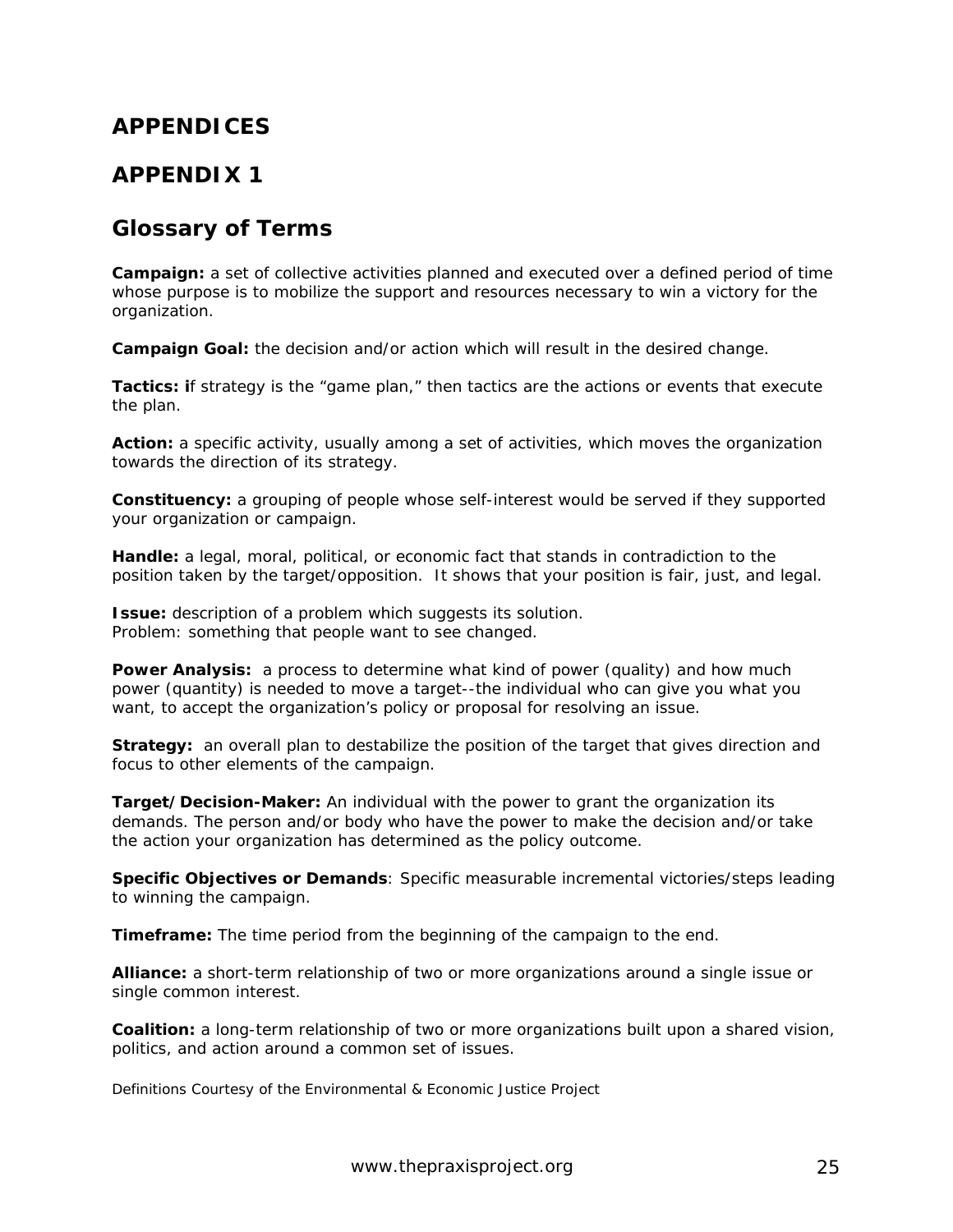# **APPENDIX 2 HEALTH CARE ARENA**

What sectors participate in health care policy?

# **PUBLIC SECTOR**

### **Government**

Public policy makers are people who work at local, state and federal levels of government. They establish the rights and standards for entire groups of people The U.S. government consists of three branches: the executive branch, the legislative branch and the judicial branch. Each branch has a different set of responsibilities which "counterbalance" the power of the other two branches. This is known as the system of checks and balances.

#### *The Executive/Administrative Branch*

The executive branch implements the laws enacted by the legislature. At the national level, the head of the executive branch is the president. His role is similar to that of the elected governor, who serves as the chief executive officer of the [state government](http://www.ca.gov/) level. Mayors or city managers perform a similar CEO role at the city level. County commissioners either select one commissioner to act as a CEO or they hire a professional manager who reports to the county commission or board. The executive branch is usually organized into a cabinet or series of departments administered by people appointed by and accountable to the governor, head commissioner, manager or mayor.

#### *The Legislative Branch*

The [legislative branch](http://www.whitehouse.gov/government/legi.html) is responsible for enacting laws. This branch is made up of individuals elected to represent a certain geographic district. Forty-nine states have a bicameral (two house) legislature like the U.S. Congress; a large House of Representatives and a smaller Senate. Nebraska is the only state with a unicameral legislature -- a single body of elected senators. County commissions and city councils are unicameral legislative bodies.

### *The Judicial Branch*

The [judicial branch](http://www.whitehouse.gov/government/judg.html) is responsible for ruling on disputes regarding the interpretation of law. Each state's judicial branch is split into civil and criminal court systems. These are further divided into district courts by county. Cases move up on appeal to the state's highest court.

### **Federal Department of Health and Human Services--see chart**

(Check your location for the State, County and Municipal health organization chart)

- Funding and assistance benefits: Medicaid, Medicare, Social Security, CHIP, WIC, Categorical funding programs (elderly, disabled), subsidies to health related corporations and universities/training centers,
- Public health Maintenance and regulate health, research e.g. CDC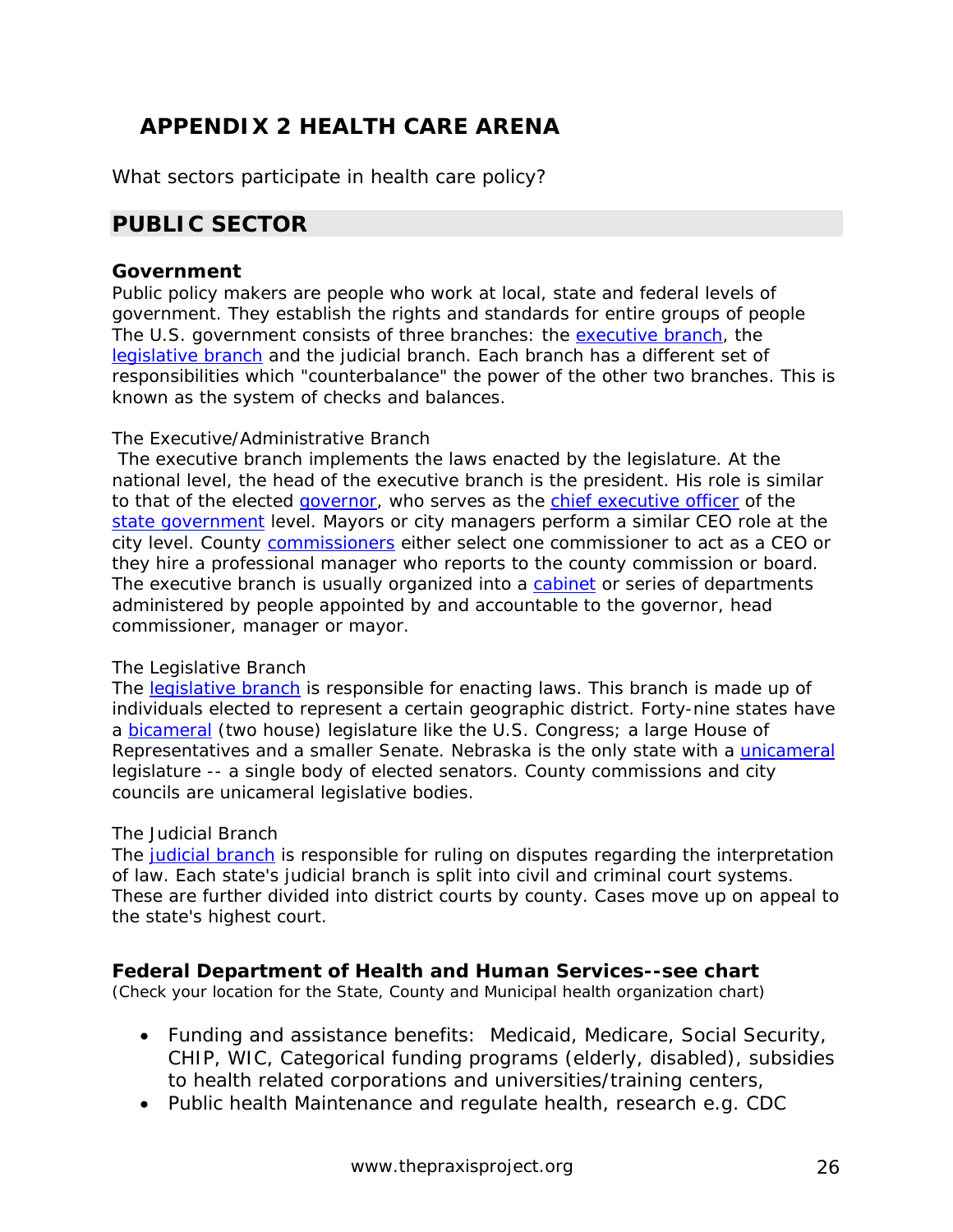# **State and County government regulate and fund**

- Primary health care services
- Public hospitals, clinics
- Prevention programs
- Quality regulation and monitoring

### **Public Universities, Community Colleges**

• Provide professional development (physician, paramedic, nursing and allied professions education programs)

# **PRIVATE SECTOR**

Corporate/Business or The new medical-industrial complex: Health Insurance corporations, Proprietary/Private hospitals, For-profit Health Management Organizations, pharmaceutical corporations, medical technology firms, private health care service providers e.g. nursing homes and medical group providers.

# **INDEPENDENT SECTOR**

Also, known as the "third sector" includes non-profit/non-governmental organizations such as World Health Organization, philanthropic foundations, "civil society" associations—neighborhood block clubs, affinity groups, etc. and community based organizations.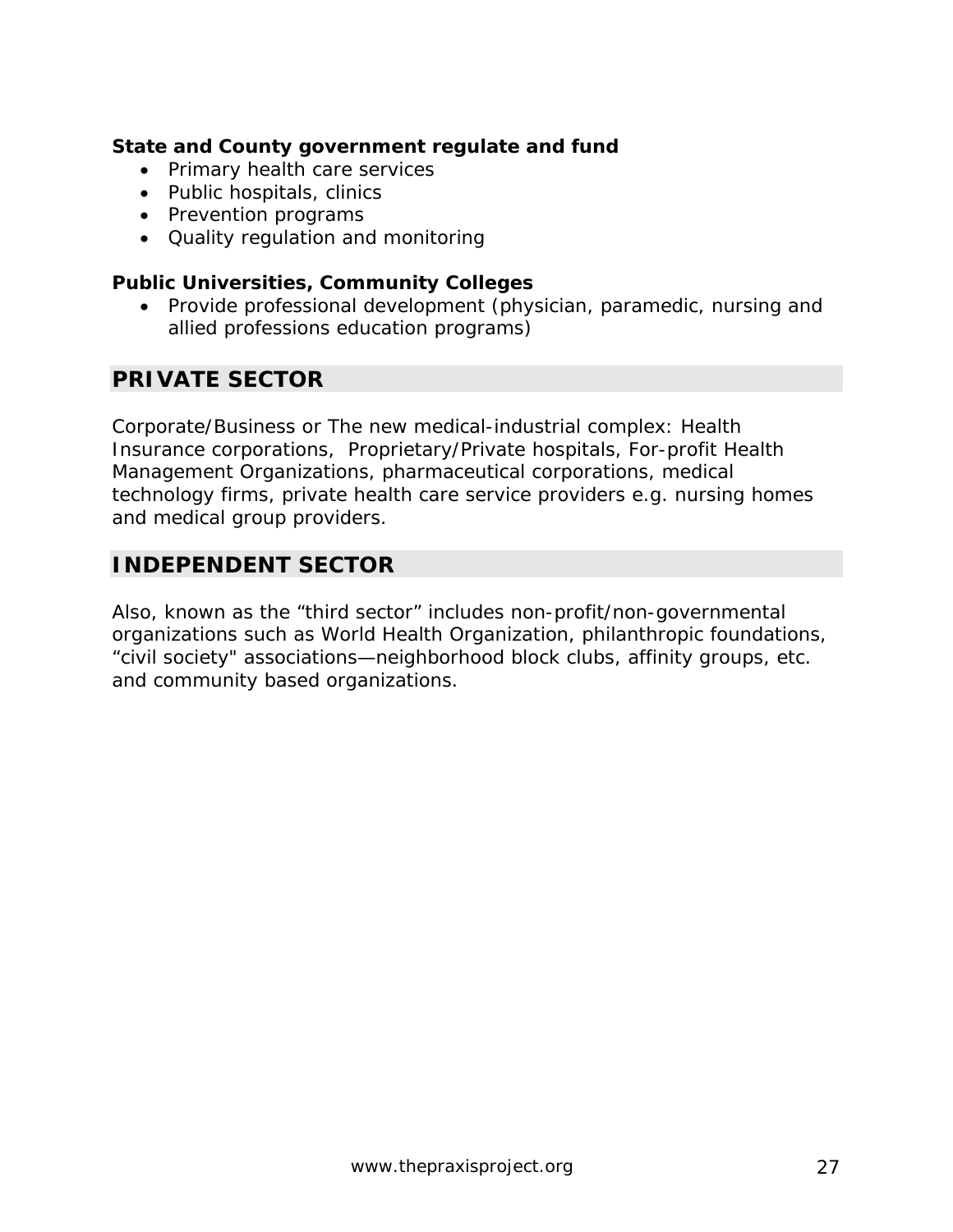# Department of Health & Human Services Organizational Chart

# *ORGANIZATIONAL CHART*



Last revised: November 10, 2003

U.S. Department of Health & Human Services • 200 Independence Avenue, S.W. • Washington, D.C. 20201